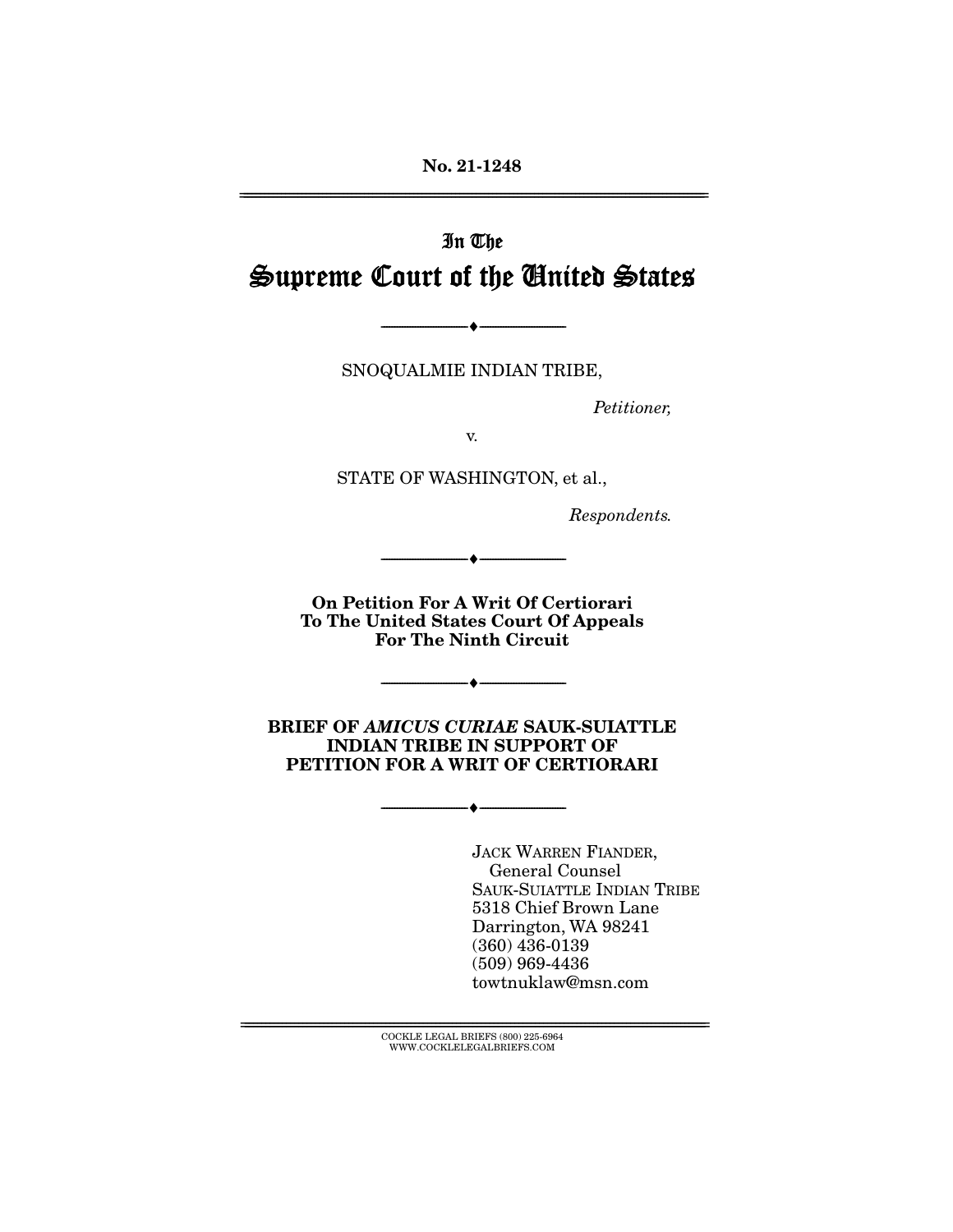#### **QUESTIONS PRESENTED**

 1. Does a United States District Court or a Cirof clear and plain expression embodied in an act of Congress, to abrogate all rights guaranteed to an Indian tribe under a ratified treaty, notwiths tanding that the United States Department of the Interior as the federal agency with authority to recognize Indian tribes has deemed the tribe to be the successor in in- $\frac{1}{2}$  terms to the tribe that signed the treaty?  $t_{\text{t}}$  the tribe that single the treaty?

 2. May a United States District Court or Court States Constitution, apply the common law principles of former adjudication such as *res judicata*, issue pre-<br>clusion, claim preclusion or judicial esteppel to abroclusion, claim preclusion or judicial estoppel, to abroamong the Supreme Laws of the Nation according to U.S. Const., Art. VI, Cl.  $2$ —or do equitable doctrines of  $U(x) = U(x) - U(x) - U(x) - U(x)$ common law supersede the Constitution?

 3. Was it appropriate for the Judicial Branch to ters of fact, the judiciary should defer to federal agencies that possess the most experience, in this case the Department of Interior's expertise and experience in Indian Affairs? Indian Affairs?

at the time an *initial complaint* is filed, can subsequent<br>events cure the defect by filing a supplemental pleading or a new lawsuit? Certiorari should be granted to<br>resolve the wide disarray among the Circuit Courts of resolve the wide disarray among the Circuit Courts of Appeals that have considered this issue. Appeals that have considered this issue.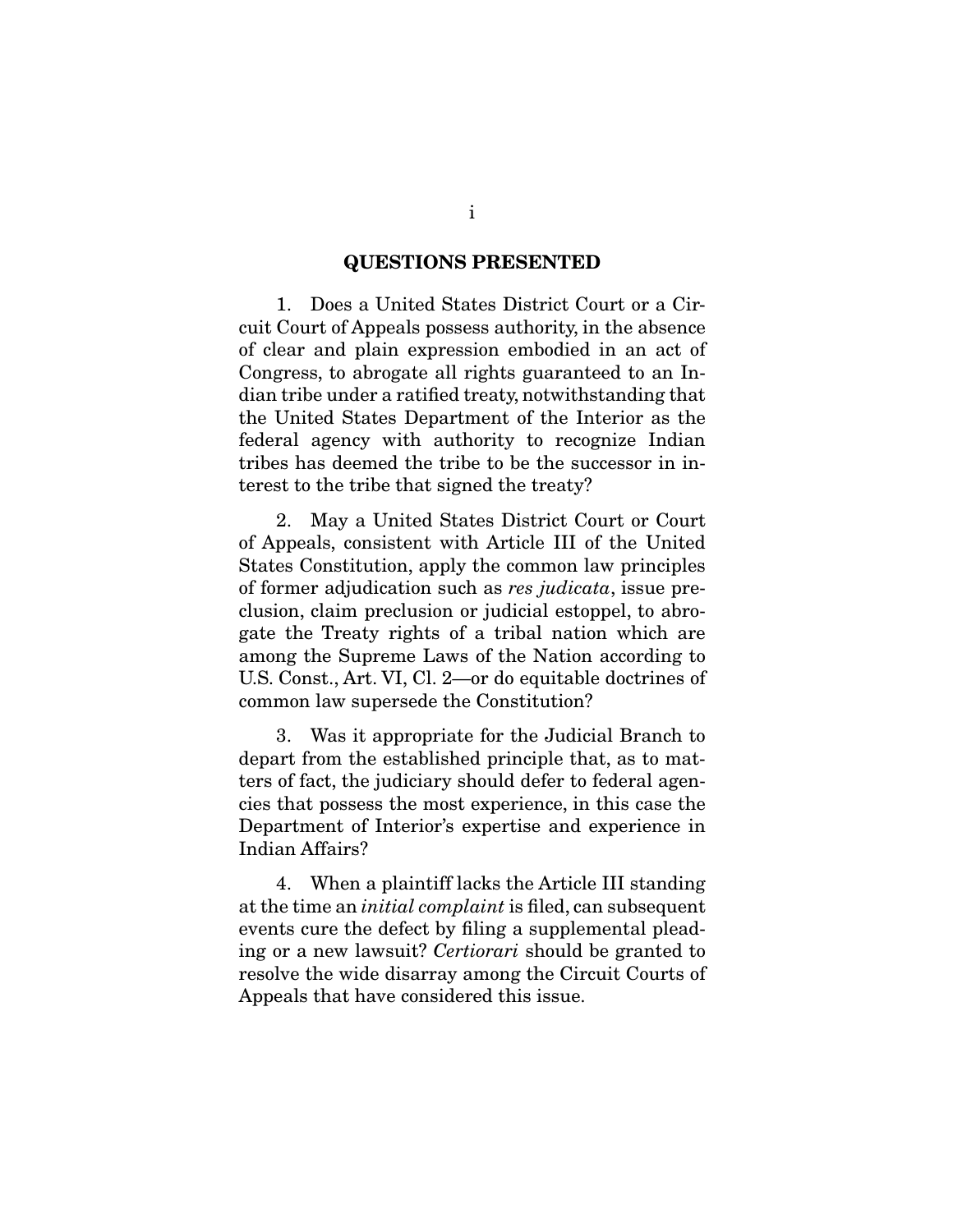#### **PROCEEDING BELOW**

In United States v. Washington applicable to off-reser-<br>votion treaty fishing rights through the discretionary vation treaty fishing rights through the discretionary<br>common law doctrine of "issue preclusion" to abrogate all of Snoqualmie's Treaty rights, absent Congressional action, in contravention of nearly two centuries  $\frac{1}{\pi}$  since  $\frac{1}{\pi}$  in contravention of  $\frac{1}{\pi}$  contraversed on  $\frac{1}{\pi}$ of well-settled U.S. Supreme Court precedent.

 $Snoqualmie Indian Triple v. Washington, 8 F.4th 853$ <br>(9th Cir. 2021) The opinion of the District Court for the  $W_{\alpha}$  Court Court  $\Gamma$  Court contract  $\Gamma$  $\mathcal{C}$  and  $\mathcal{C}$  are positive is unreported.

### **CORPORATE DISCLOSURE STATEMENT**

Amicus Curiae Sauk-Suiattle Indian Tribe is a federally recognized Indian tribe. It does not have a parent corporation, and no publicly held corporation holds stock in the Tribe. holds stock in the Tribe.

No other party or counsel authored this amicus<br>brief in whole or in part, and no person or entity other  $\frac{1}{2}$  is an  $\frac{1}{2}$  in the  $\frac{1}{2}$  in  $\frac{1}{2}$  in  $\frac{1}{2}$  is an  $\frac{1}{2}$  in  $\frac{1}{2}$  is an  $\frac{1}{2}$  is an  $\frac{1}{2}$  is an  $\frac{1}{2}$  is an  $\frac{1}{2}$  is an  $\frac{1}{2}$  is an  $\frac{1}{2}$  is an  $\frac{1}{2}$  is an  $\frac{1$  $\frac{1}{\pi}$  than a microcontributed to  $\frac{1}{\pi}$  the present the present the present the present the present the present the present of  $\frac{1}{\pi}$ of this brief.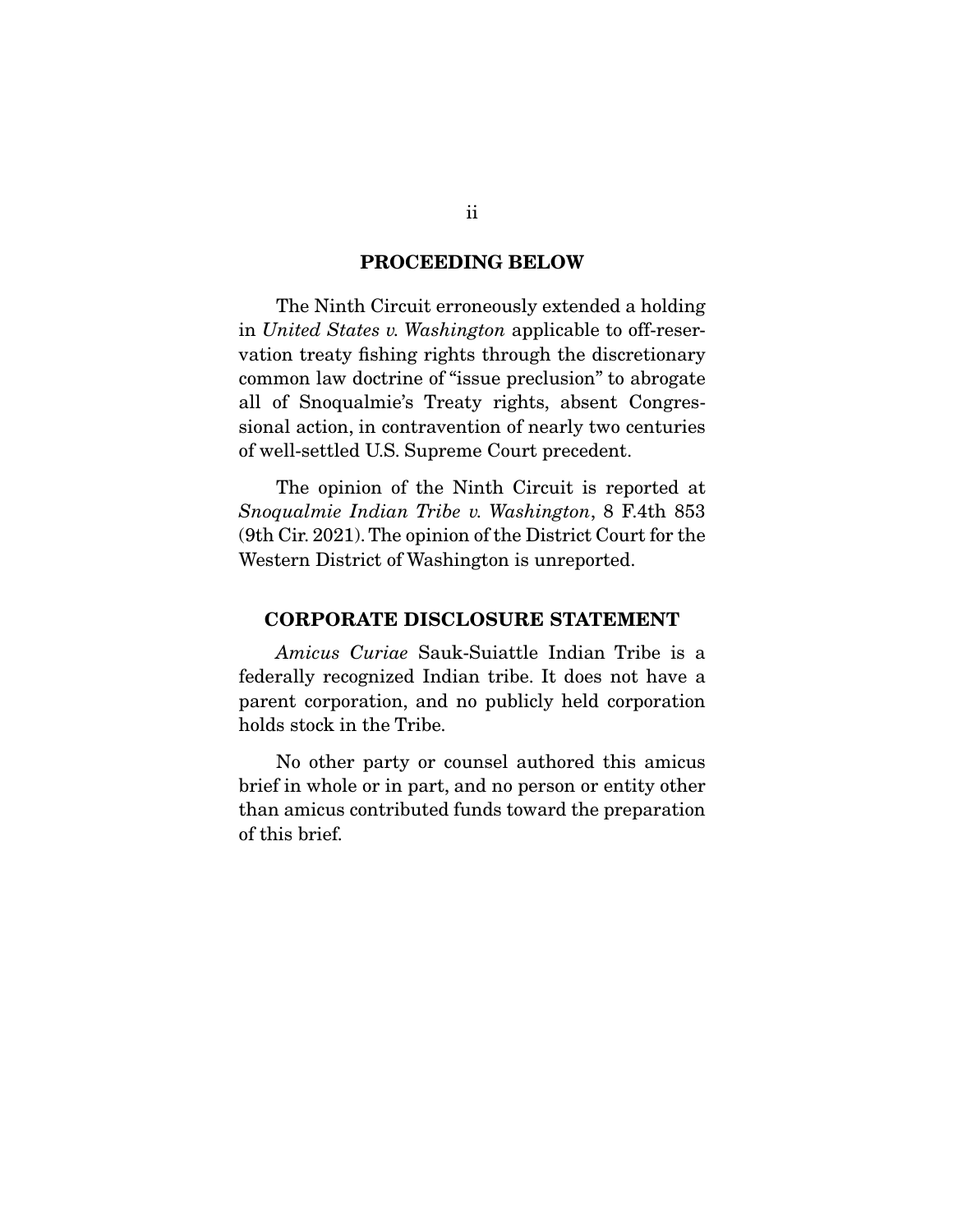#### **STATEMENT OF RELATED PROCEEDINGS**

The following proceedings are directly related to this case within the meaning of this Court's Rule 14.1(b)(iii): Snoqualmie Indian Tribe v. State of Wash-<br>instan No. 3:19 av 06227 BBL (WD Wash-Order Mar ington, No. 3:19-cv-06227-RBL (W.D. Wash. Order Mar. 18, 2020), consolidated appeal docketed, Snoqualmie Indian Tribe v. State of Washington, No. 20-35346 and Samish Indian Nation v. State of Washington, No. 20- 35353, decision issued Aug. 6, 2021, 9th Cir., 8 F.4th 853, rehearing denied Nov. 12, 2021.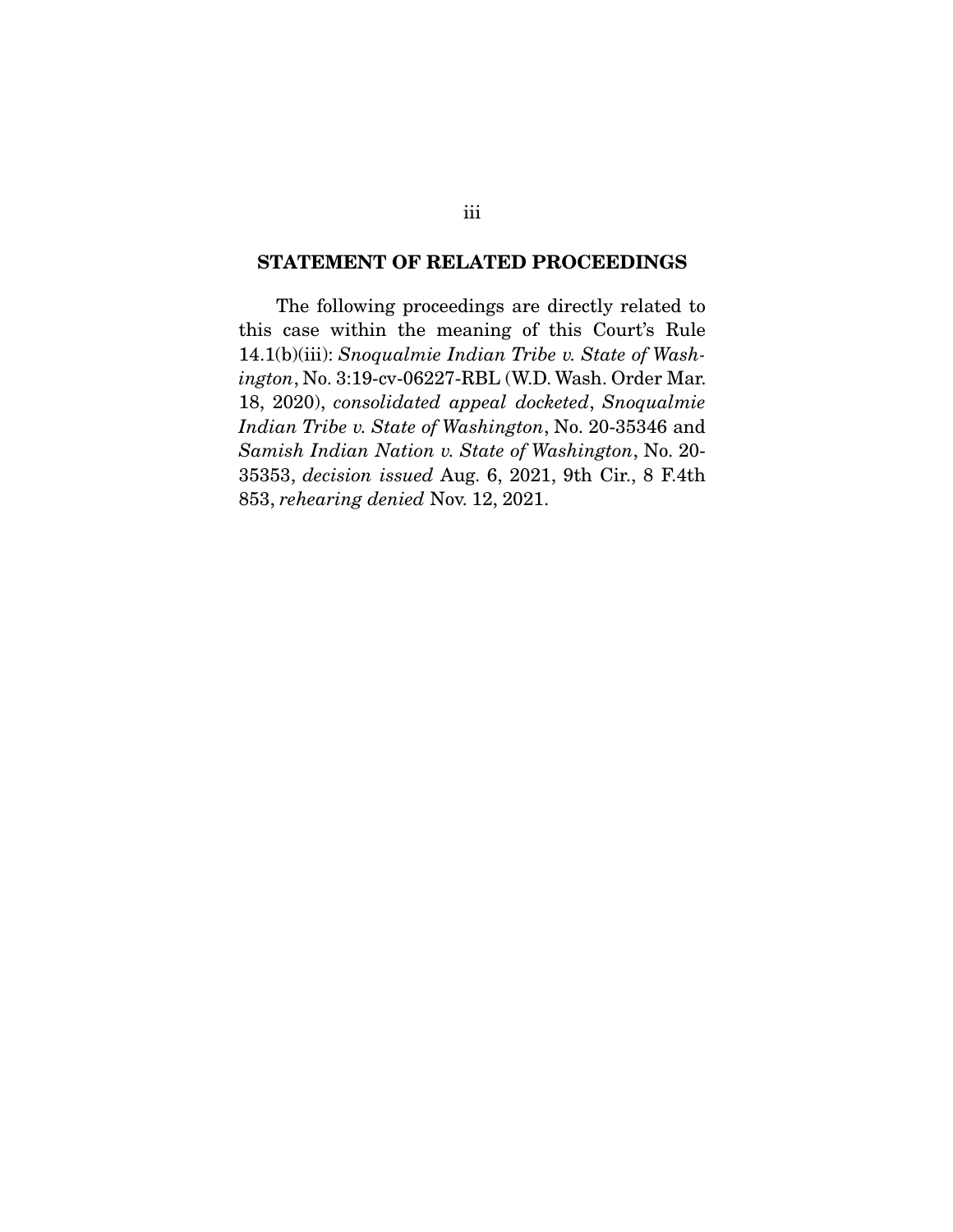## TABLE OF CONTENTS

|                                                                                                                                                                         | $\mathbf{i}$   |
|-------------------------------------------------------------------------------------------------------------------------------------------------------------------------|----------------|
|                                                                                                                                                                         | ii             |
| CORPORATE DISCLOSURE STATEMENT                                                                                                                                          | $\mathbf{ii}$  |
| STATEMENT OF RELATED PROCEEDINGS                                                                                                                                        | iii            |
|                                                                                                                                                                         | $\mathbf{1}$   |
| INTEREST OF AMICUS CURIAE                                                                                                                                               | $\overline{2}$ |
| FACTUAL BACKGROUND                                                                                                                                                      | $\overline{2}$ |
| SUMMARY OF ARGUMENT                                                                                                                                                     | 3              |
| STATEMENT OF THE CASE                                                                                                                                                   | $\overline{4}$ |
| <b>REASONS FOR GRANTING THE PETITION</b>                                                                                                                                | 9              |
| The Ninth Circuit's Decision Conflicts<br>1.<br>With The Precedent Of This Court                                                                                        | 10             |
| The Ninth Circuit Radically Departed<br>a.<br>From This Court's Precedent When It<br>Abrogated All Of Snoqualmie's Treaty<br>Rights Absent Congressional Action         | 10             |
| 2.<br>The Ninth Circuit Radically Departed<br>From This Court's Precedent Regarding<br>Principles Of Former Adjudication When<br>It Applied The Common Law Doctrines Of |                |
| Issue Or Claim Preclusion To Bar Appel-<br>lant's Treaty Hunting Rights Litigation                                                                                      | 12             |

lanting  $\mathcal{L}_{\mathcal{G}}$  is  $\mathcal{L}_{\mathcal{G}}$  and  $\mathcal{L}_{\mathcal{G}}$  .... 122 minutes  $\mathcal{L}_{\mathcal{G}}$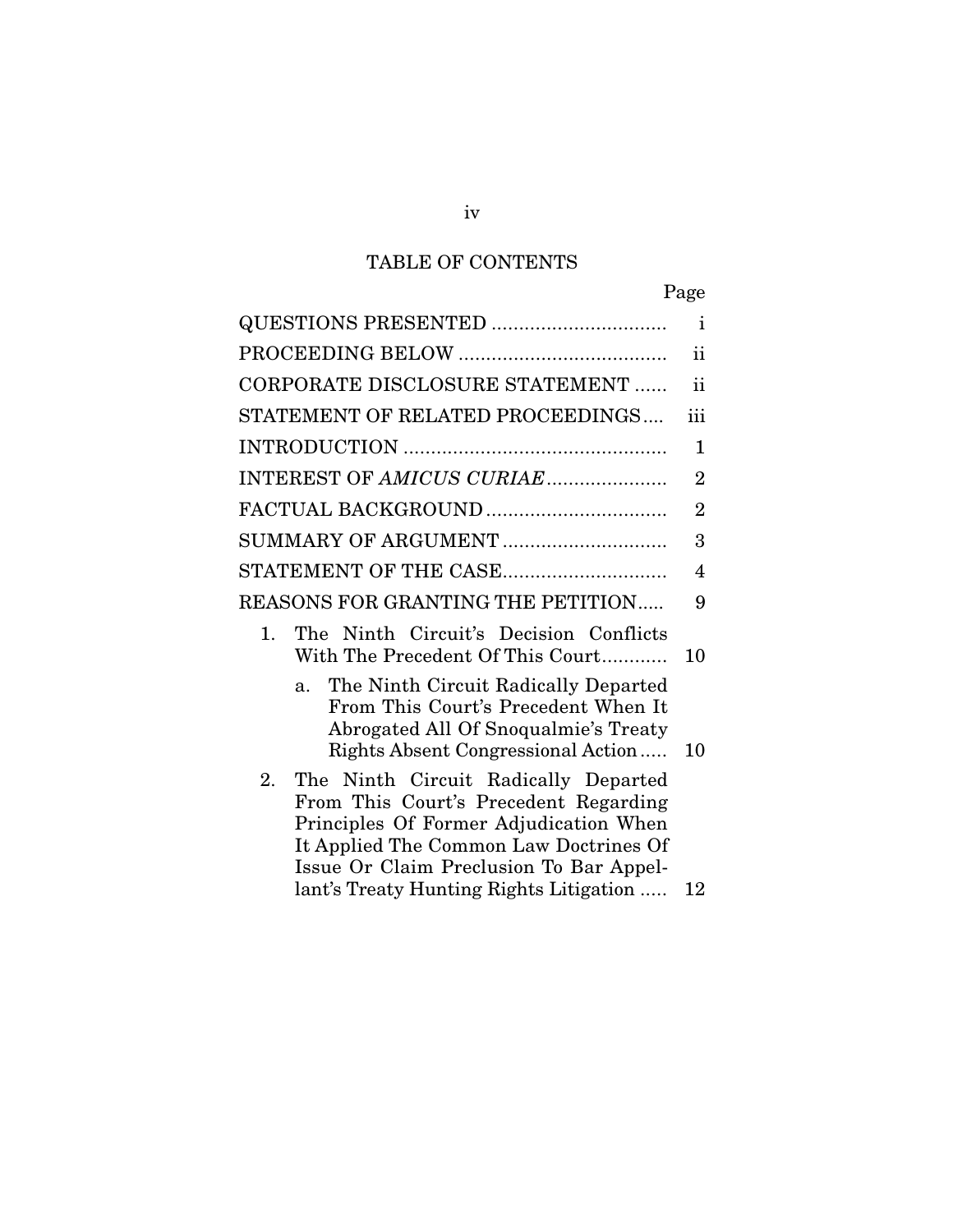# TABLE OF CONTENTS—Continued

Page

| 3. The Supreme Court, In The Exercise Of  |    |
|-------------------------------------------|----|
| Its Supervisory Authority Over The Dis-   |    |
| trict And Circuit Courts Should Accept    |    |
| Certiorari Review For The Purpose Of      |    |
| Correcting The Ninth Circuit's Erroneous  |    |
| Melding Of The Common Law Principle Of    |    |
| Issue Preclusion With The Article III Re- |    |
| quirements Of Standing. The Circuit       |    |
| Courts Of Appeals Have Differed On This   |    |
|                                           | 18 |
| 4. The Questions Presented Are Of Excep-  |    |
|                                           | 24 |
|                                           | 27 |
|                                           |    |

v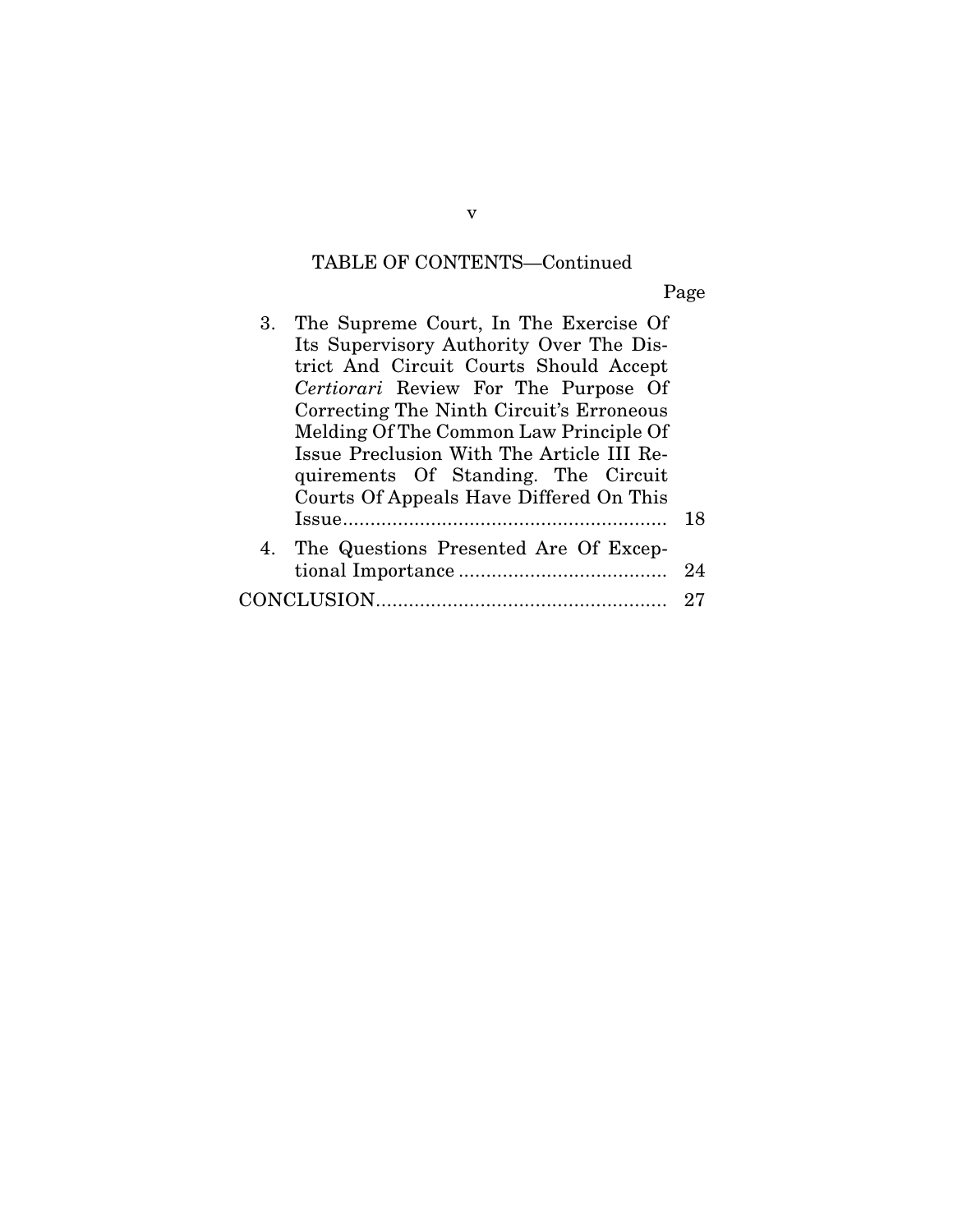# TABLE OF AUTHORITIES

Page

# **CASES**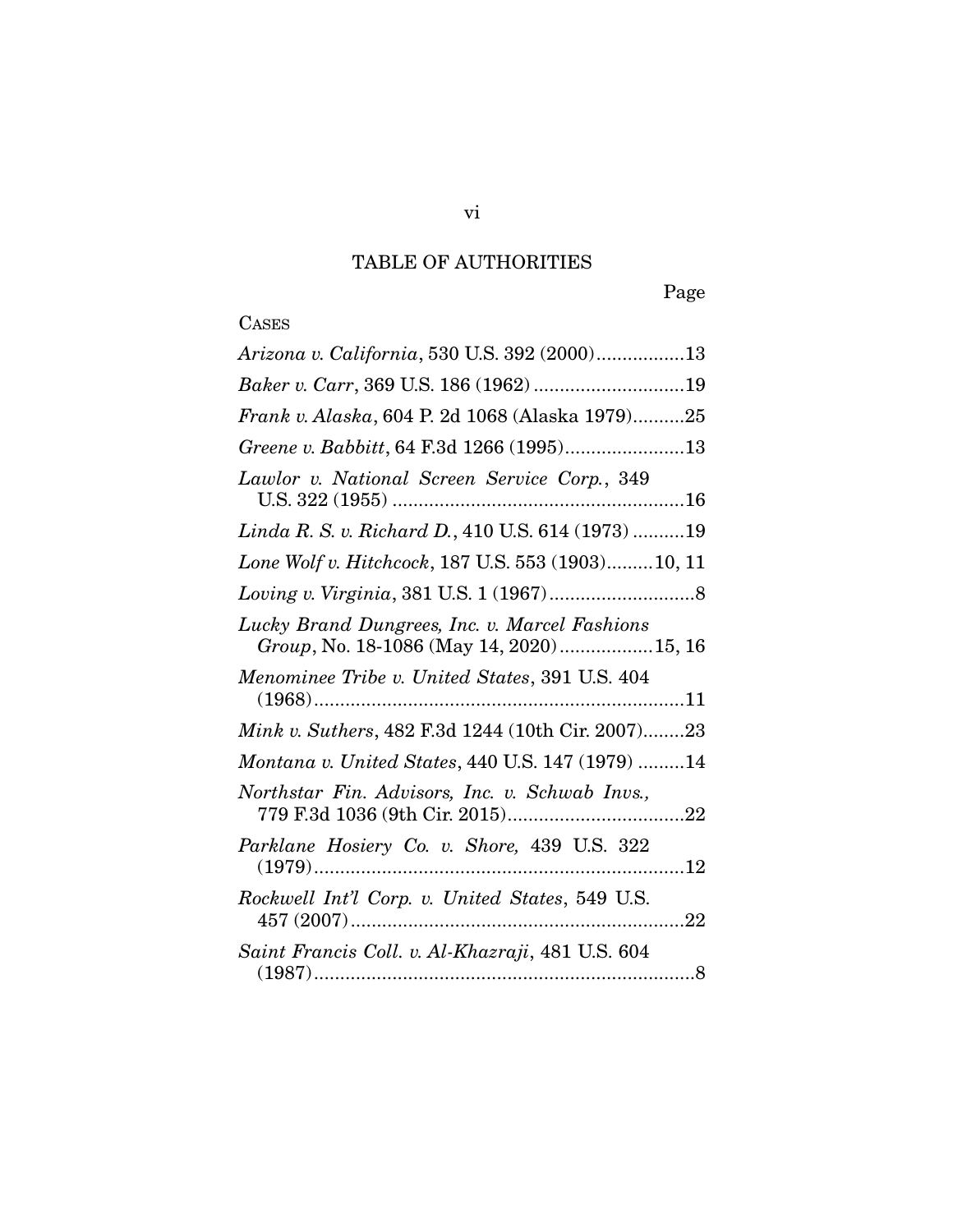## TABLE OF AUTHORITIES—Continued

| Scahill v. District of Columbia, 909 F.3d 1177                                             |
|--------------------------------------------------------------------------------------------|
| Skokomish Indian Tribe v. Forsman, 738 Fed.                                                |
| Skokomish Indian Tribe v. Goldmark, 994<br>F.Supp.2d 1168 (W.D. Wash. 2014)13              |
| Snoqualmie Tribe of Indians v. United States,                                              |
| State v. Miller, 102 Wn. 2d 678 (1984) 26                                                  |
| Tracie Park v. Forest Service, 205 F.3d 1034 (8th                                          |
| United States ex rel. Gadbois v. PharMerica<br>Corp., 809 F.3d 1 (1st Cir. 2015) 22, 23    |
| United States v. Antelope, 430 U.S. 641 (1977) 15                                          |
| United States v. Broncheau, 597 F.2d 1260 (9th                                             |
| United States v. Choctaw Nation, 179 U.S. 494                                              |
| United States v. Dion, 476 U.S. 734 (1986) 11                                              |
| United States v. Oregon, 29 F.3d 481 (9th Cir.                                             |
| United States v. Torres, 733 F.2d 449 (7th Cir.                                            |
| United States v. Washington, 476 F.Supp. 1101<br>(W.D. Wash. 1979) ("Washington II")passim |
|                                                                                            |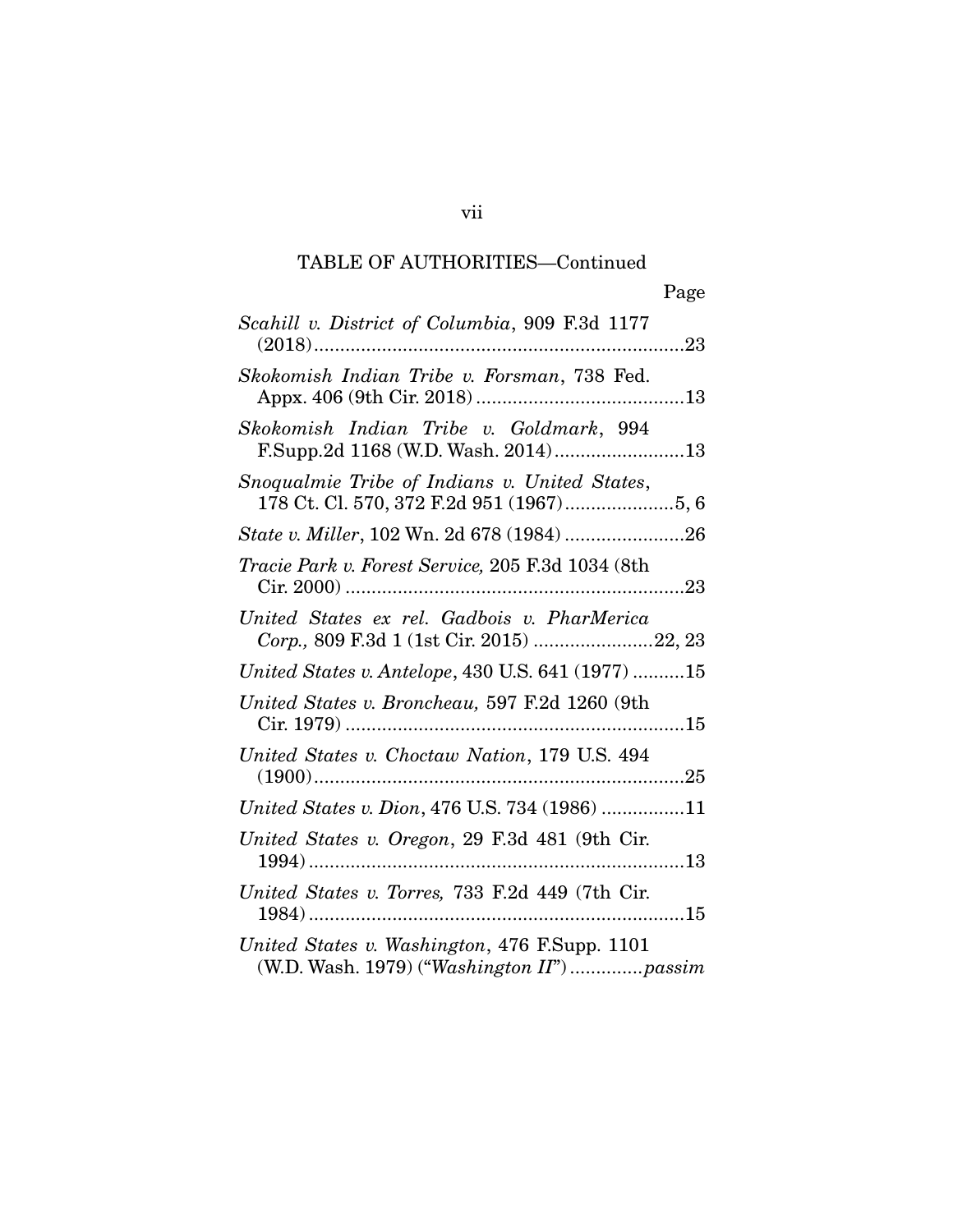## TABLE OF AUTHORITIES—Continued

viii

| United States v. Washington, 593 F.3d 790 (9th                                         |
|----------------------------------------------------------------------------------------|
|                                                                                        |
| United States v. Winans, 198 U.S. 371 (1905)25, 26                                     |
| Warth v. Seldin, 422 U.S. 490 (1975)19, 20                                             |
| Washington v. Wash. State Commercial Pas-<br>senger Fishing Vessel Ass'n, 433 U.S. 658 |
| Whole Woman's Health v. Hellerstedt, 136 S. Ct.                                        |
| <b>CONSTITUTIONAL PROVISIONS</b>                                                       |
|                                                                                        |
|                                                                                        |
|                                                                                        |
|                                                                                        |

# STATUTES STATUTES<br>STATUTES STATUTES

# OTHER AUTHORITY

| 1854 Annual Report of the Commissioner of In-   |  |
|-------------------------------------------------|--|
|                                                 |  |
| Constitution and Bylaws of the Puyallup Tribe15 |  |
|                                                 |  |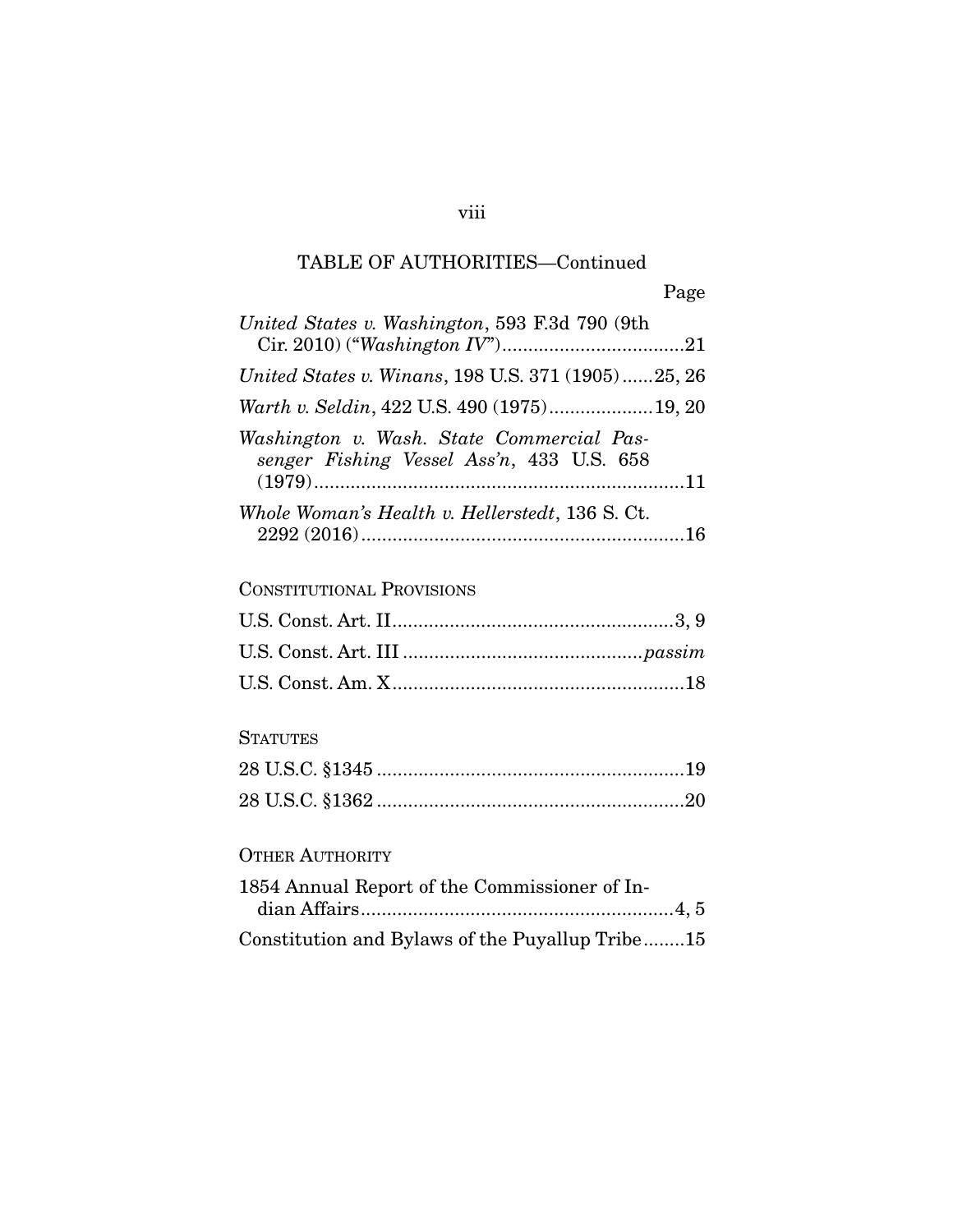## TABLE OF AUTHORITIES—Continued

|                                                                                                                                                                                                   | Page |
|---------------------------------------------------------------------------------------------------------------------------------------------------------------------------------------------------|------|
| Final Determination To Acknowledge the Snoqual-<br>mie Tribal Organization, 62 Fed. Reg. 45864-                                                                                                   |      |
| James Madison, Vices of the Political System of                                                                                                                                                   |      |
| K.D. Tollefson, The Political Survival of Land-<br>less Puget Sound Indians, 16 American Indian                                                                                                   |      |
| R. Skowron, Whether Events After the Filing of<br>an Initial Complaint May Cure an Article III<br>Standing Defect: The D.C. Circuit's Approach,<br>61 Boston College L. Rev., Vol. 61, article 19 |      |
| Restatement (Second) of Judgments §28 (1982) 15                                                                                                                                                   |      |
| Wright & Miller 84407                                                                                                                                                                             | 16   |

Wright & Miller §4407 ............................................... 16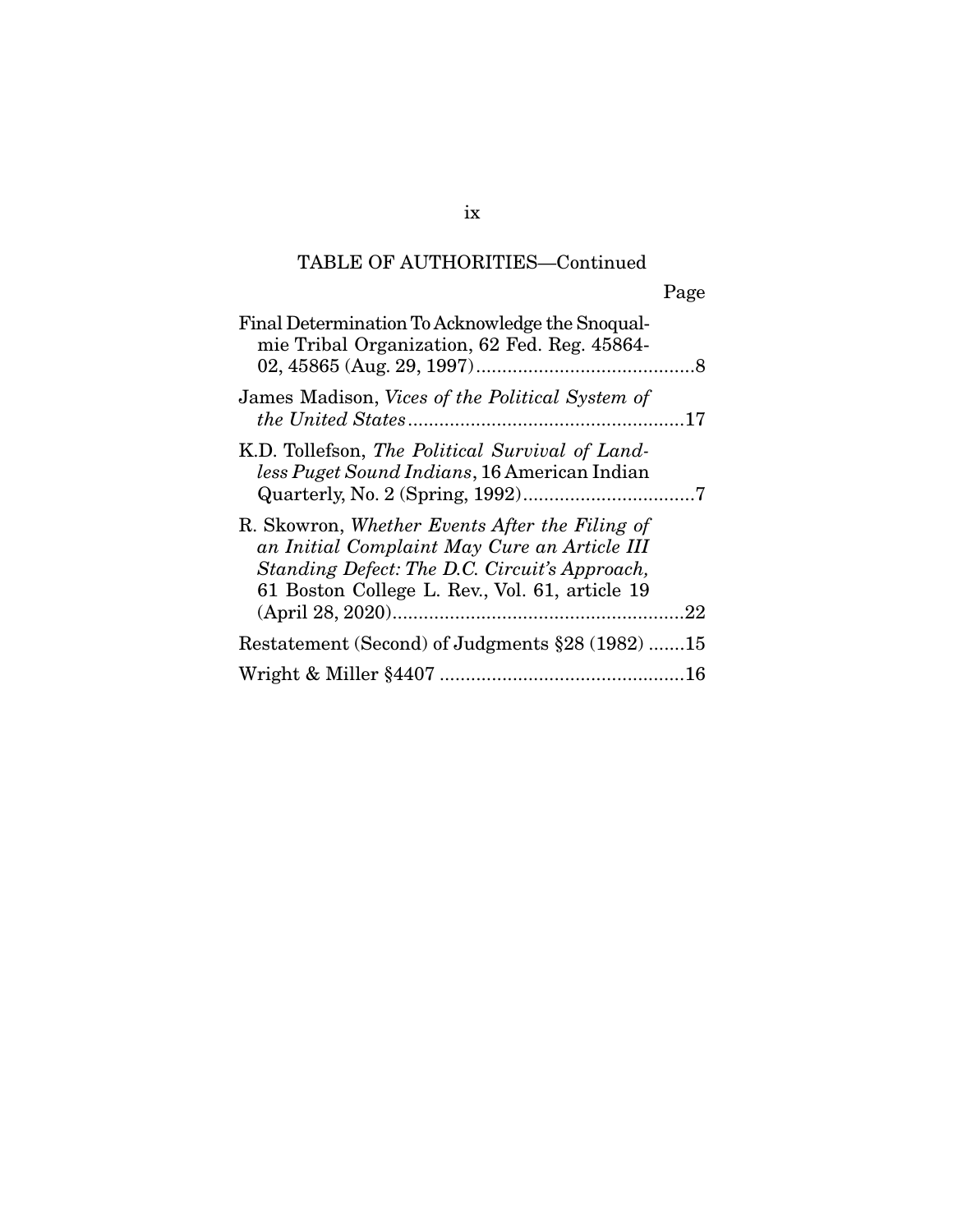### **INTRODUCTION**

The Ninth Circuit's decision below is irreconcilable with precedent of this Court governing Indian Treaty rights and the limitations imposed by the Constitution on the authority of the Judiciary vis-a-vis Indian affairs. The Supreme Court has consistently required an Act of Congress to abrogate Indian Treaty<br>rights. The Ninth Circuit departed from established rights. The Ninth Circuit departed from established caselaw by holding that discretionary *common law*<br>decrrings like issue proclusion and Congressional ac- $\frac{d}{dx}$  is a subset of  $\frac{d}{dx}$  is the congression  $\frac{d}{dx}$  is a congression  $\frac{d}{dx}$ tion—may be applied to abrogate rights reserved in an  $\overline{\phantom{a}}$ 

The Ninth Circuit's decision presents federal questions of exceptional importance in that the vast majority of tribal nations are situated within the western United States and the Ninth Circuit has drastically de-United States and the Ninth Circuit Limit Circuit departed the stringent test for Treaty abrogation.

Grant of *certiorari* is necessary to reconcile differ-<br>ing decisions among the Circuit Courts of Appeals regarding Standing under Article III.  $\beta$ <sup>nd</sup>  $\beta$  is the  $\alpha$ -g  $\beta$  model II.

 $\overbrace{\hspace{2.5cm}}$   $\overbrace{\hspace{2.5cm}}$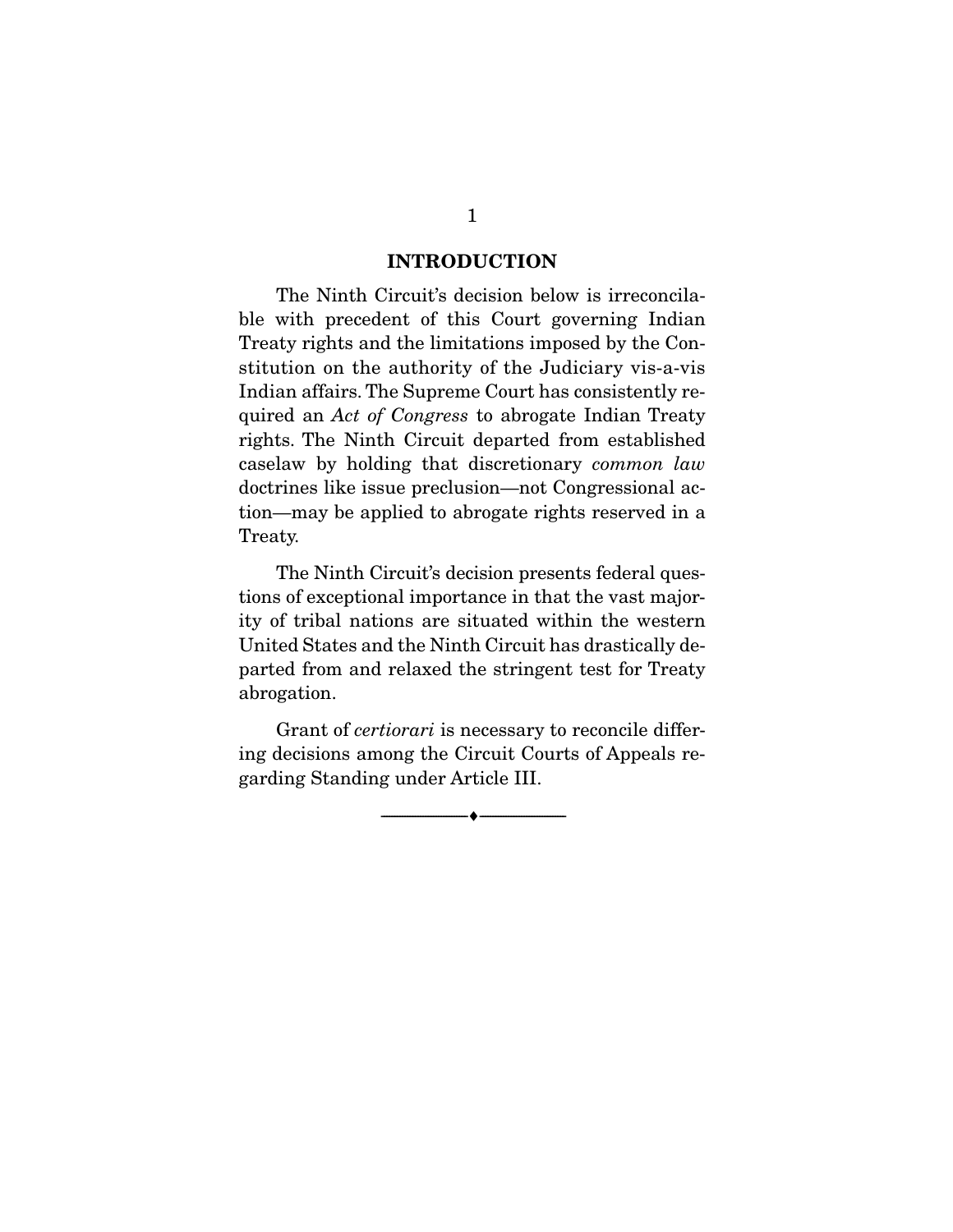### **INTEREST OF** *AMICUS CURIAE*1

Amicus is the Sauk-Suiattle Indian Tribe. Petitioner is the Snoqualmie Tribe. tioner is the Snoqualmie Tribe.

As a result of their shared culture, both being sit-<br>uated in the crests of the Cascade Mountains, numerous members of *amicus* and petitioner are eligible for enrollment in the other's tribe. Being parties to the same Treaty and their shared histories of similarly situated cultural values and geographical locations, amicus curiae feels compelled to support our extended family tribe. family tribe.

### **FACTUAL BACKGROUND**

 $\overbrace{\hspace{2.5cm}}$   $\overbrace{\hspace{2.5cm}}$ 

The Executive branch negotiated the Treaty of Point<br>Elliott with Snoqualmie in 1855, and Congress ratified the Treaty in 1859. Since then, the Executive has repeatedly confirmed Snoqualmie's status as a federally recognized tribal nation and Treaty signatory. Congress has never abrogated the rights reserved by the gress has never abrogated the rights reserved by the Snoqualmie in the Point Elliott Treaty.

Amicus Curiae is a signatory to the same Treaty. Amicus and petitioner have a shared culture. Both are situated in the Cascade Mountains. According to anthropological reports, both tribes were skilled land hunters, a major portion of whose diet was based upon  $\frac{1}{\sqrt{2}}$  the hunting of wildlife  $\frac{1}{\sqrt{2}}$ 

### $\overline{2}$

<sup>&</sup>lt;sup>1</sup> All parties have been timely notified.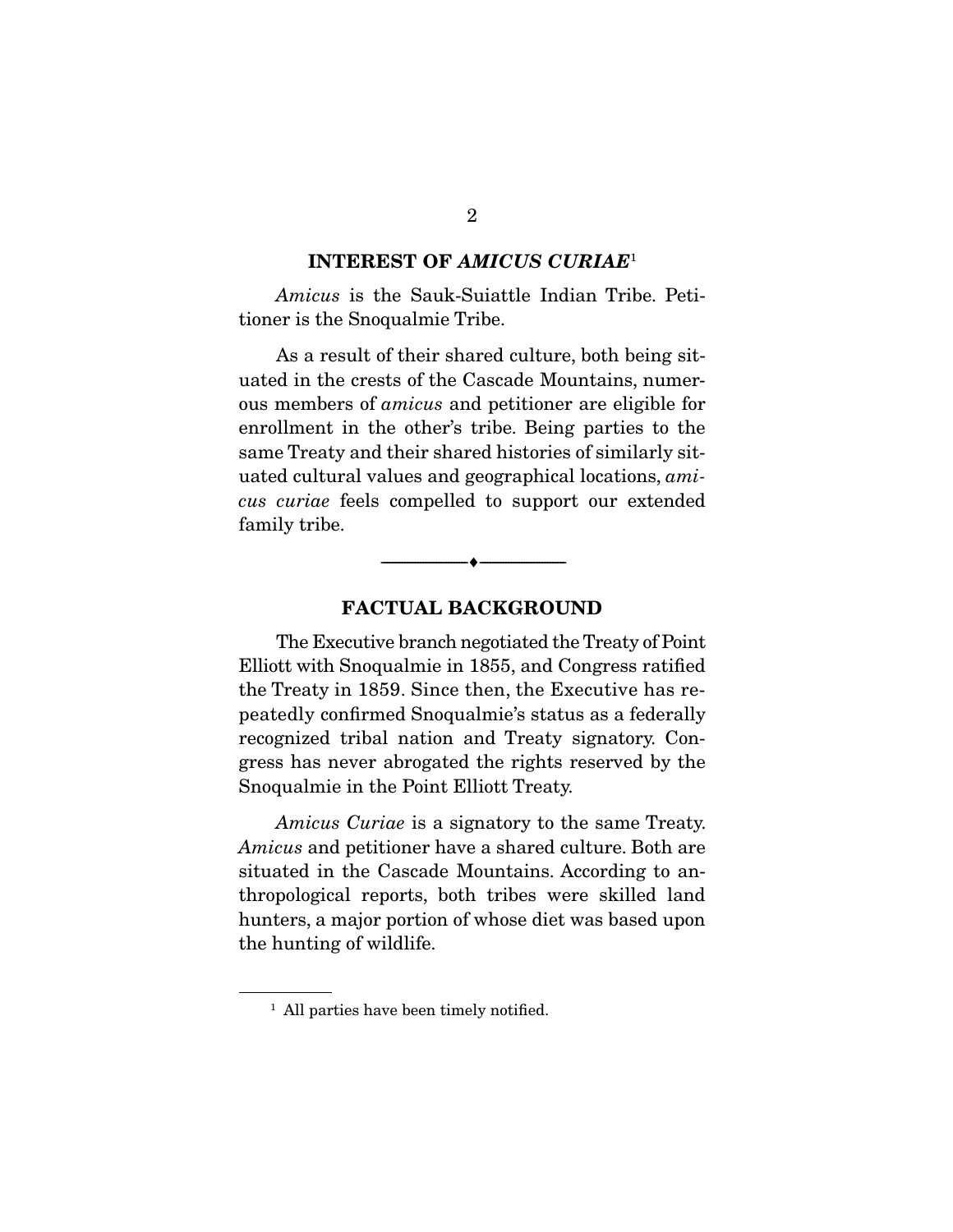Neither tribe was officially recognized by the United States government as a tribe in 1974 and 1978, yet *amicus curiae* was held to *possess* Treaty fishing rights while appellant was not.

**SUMMARY OF ARGUMENT** 

 $\overbrace{\hspace{2.5cm}}$   $\overbrace{\hspace{2.5cm}}$ 

1. The precedents of this Court have uniformly confirmed that only Congress, acting pursuant to its Article II authority, possesses the power to abrogate Indian Treaty rights and that the Judiciary in the exercise of its Article III authority may only *interpret* the treation of tribal pations. The indiciary must remain treaties of tribal nations. The judiciary must remain States Constitution. By judicially abrogating petitioner Snoqualmie's Treaty hunting right, the district and appellate court strayed into the lane of another branch of government. government.

2. The equitable principles of issue preclusion or claim preclusion should not have been applied by the 2. courts below to foreclose appellant's litigation. The matters formerly adjudicated in the litigation relied on by the district and circuit courts did not involve "the same issues or claims" as were involved in the litigasame issues or claims" as were involved in the litigation appeal.

3. The denial of intervention in the penultimate case relied upon by the Ninth Circuit was de jure a denial based upon standing. The Circuit Courts of  $\mathbf{d}$  based upon standing. The Circuit Courts of Circuit Courts of  $\mathbf{d}$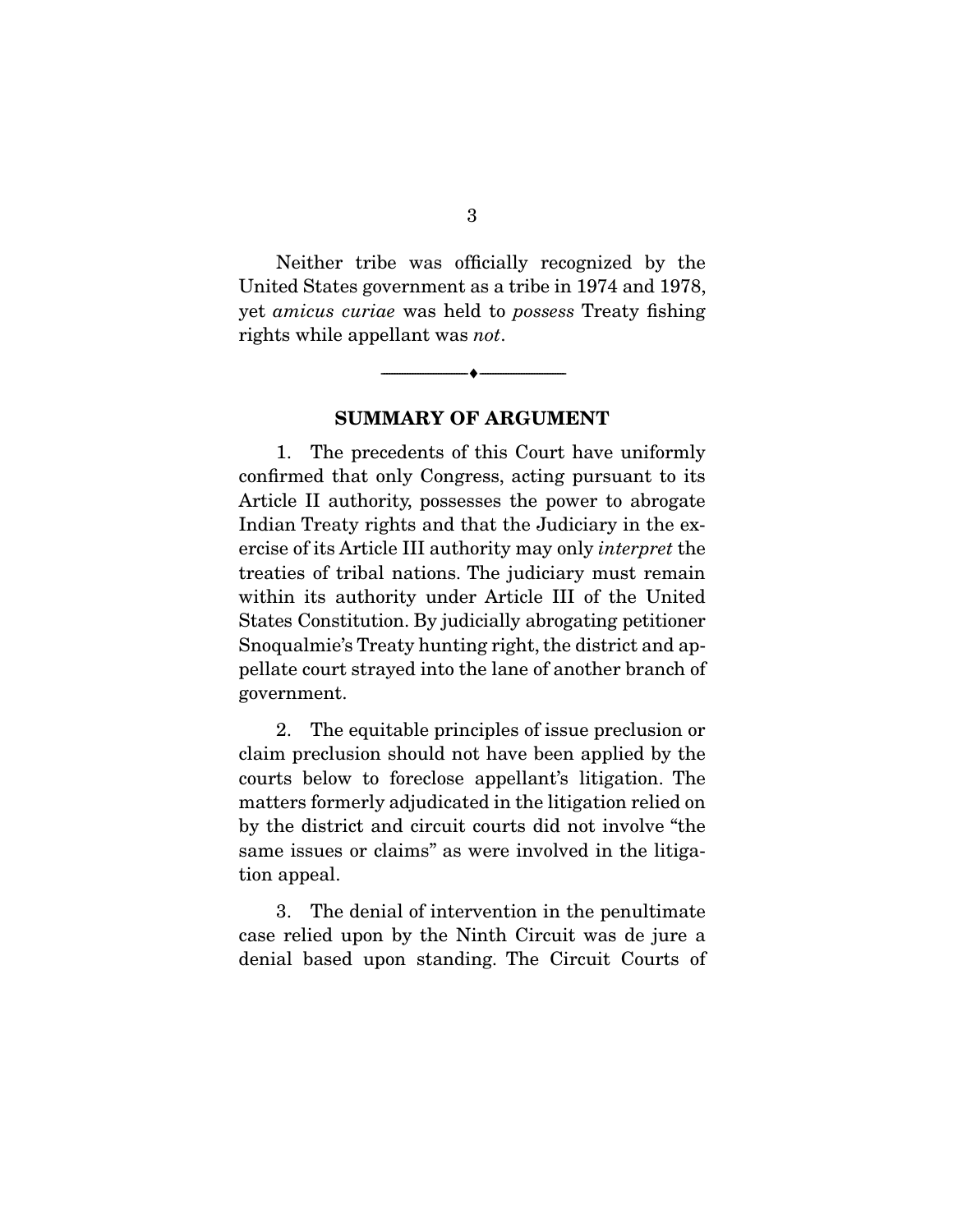Appeals differ as to the standards for curing a standing<br>defect based upon subsequent events.  $\mathbf{d}$  becomes upon subsequent events.

**STATEMENT OF THE CASE** 

 $\overbrace{\hspace{2.5cm}}$   $\overbrace{\hspace{2.5cm}}$ 

The Snoqualmie hunted in their traditional terri-<br>tory since time immemorial. Situated in the Snoqualmie Valley near the crest of a mountain range that extended from Canada to what is now northern California, the Snoqualmie maintained kinship ties to tribes situated on both the eastern and western sides of what would later be named the Cascade Mountains. As stated in the 1854 Annual Report of the Commissioner of Indian Affairs: sioner of Indian Affairs:

[U]pon the main branch of the [Sin-a-ho-mish] rule, the Sno-qual-moos, amounting to about two hundred souls. Their chief, Pat-ka-nam, has rather an evil celebrity among the whites, and two of his brothers have been hung for their misdeeds. This band are especially connected with the Yakamas, or, as they are called on the sound, Klickatats. called on the sound, Klickatats.

Their identity as a distinct tribal entity and their continuous relationship with the federal government is well-settled:  $\cdots$  and  $\cdots$  and  $\cdots$ 

Documentary sources have clearly and consistently identified a body of Snoqualmie Indians living in the general vicinity of the  $\frac{d}{dx}$  is the general vicinity of the  $\frac{d}{dx}$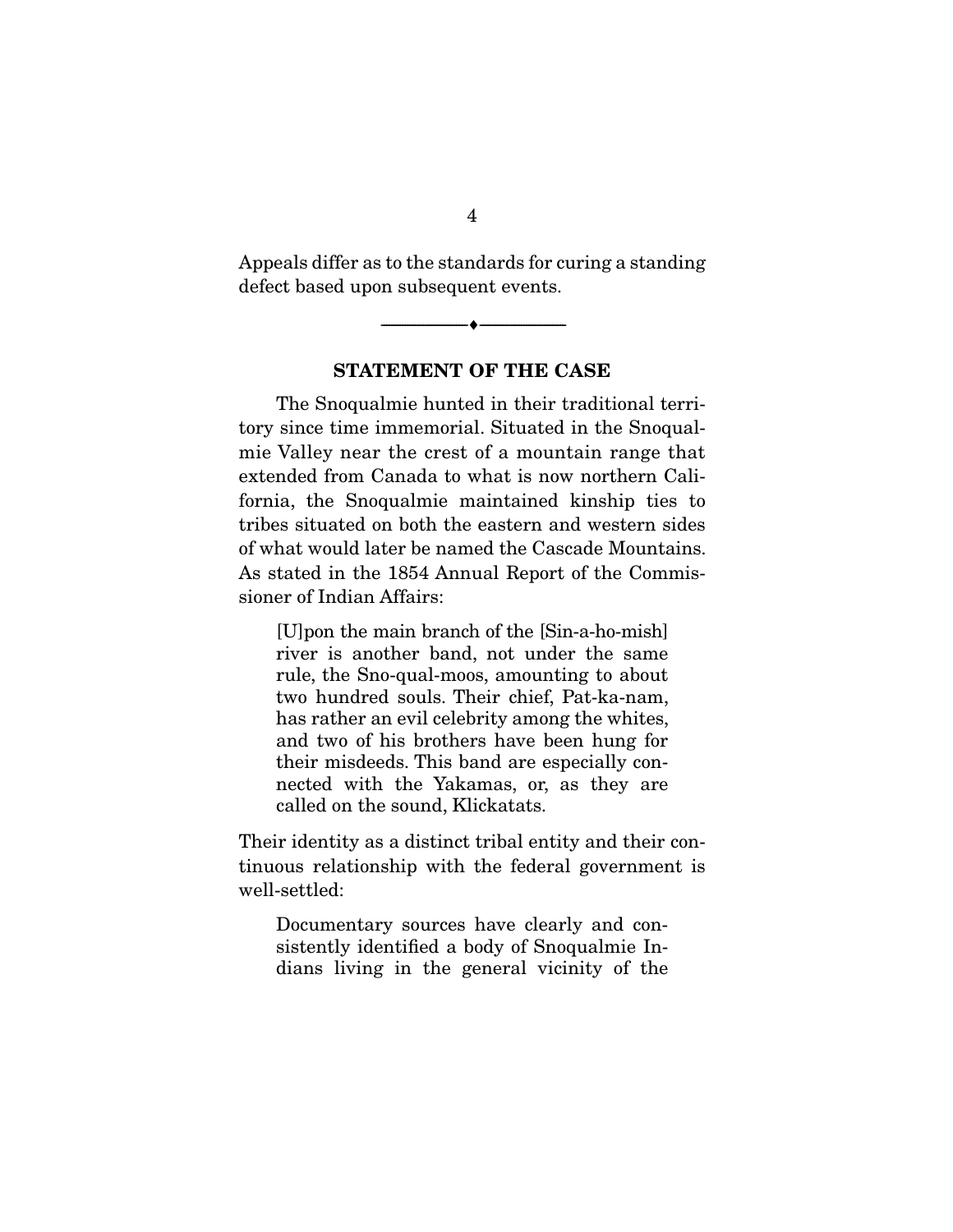Snoqualmie River Valley of western Washing-<br>ton from at least 1844 . . . Federal identification has continued unbroken to the present tion has continued unbroken to the present time.

See 1854 Annual Report cited infra. Like amicus curiae Sauk-Suiattle Indian Tribe, whose territory<br>was also situated deep in the Cascade Mountains, the Snoqualmie people were "land hunters" who "were rated as one of the better hunting tribes" and who "wandered and roamed through the Cascade Mountains hunting." Snoqualmie Tribe of Indians v. United<br>States 178 Ct. Cl. 570, 590, 372 F.24 951, 962 (1967) States, 178 Ct. Cl. 570, 590, 372 F.2d 951, 962 (1967).<br>They "relied on hunting for a large part of their subsistence." Annual Report of the Commissioner of Indian Affairs  $(1854)$ , p. 246. In this regard, the culture of the Snoqualmie is strikingly similar to that of  $ami$ cus curiae.

 On January 22, 1855, Snoqualmie Chief Pat-ka-nam were identified as representatives of Snoqualmie. In return for cession of their ancestral lands, Snoqualmie. reserved the right of hunting and gathering roots and berries on open and unclaimed lands, in common with citizens of Washington Territory. In the 1950s, in the midst of another of the United States' ever-changing Indian policies known as the "Termination Era," Snoqualmie along with over 100 other tribes, lost its  $S_{\text{S}}$  is a  $\frac{1}{2}$  of  $\frac{1}{2}$  or  $\frac{1}{2}$  or  $\frac{1}{2}$  or  $\frac{1}{2}$  or  $\frac{1}{2}$  or  $\frac{1}{2}$  or  $\frac{1}{2}$  or  $\frac{1}{2}$  or  $\frac{1}{2}$  or  $\frac{1}{2}$  or  $\frac{1}{2}$  or  $\frac{1}{2}$  or  $\frac{1}{2}$  or  $\frac{1}{2}$  or  $\frac{1}{2}$  o status as a federally-recognized tribe.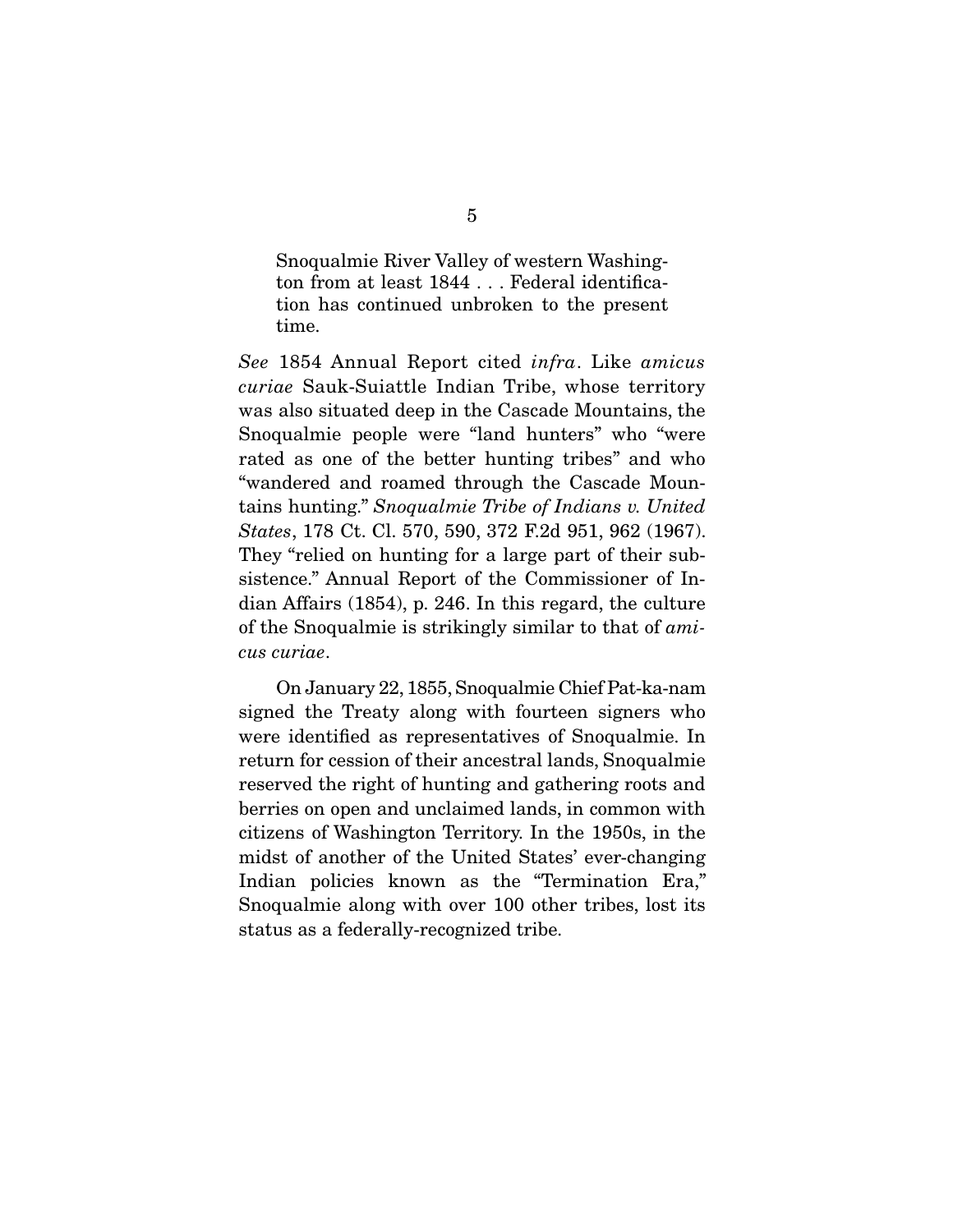landless, Snoqualmie sought to intervene in United  $S$ States v. Washington to exercise the off-reservation fishing rights it reserved in the Treaty. United States v. Washington, 476 F.Supp. 1101 (W.D. Wash. 1979) ("Washington  $II$ "). Applying its own criteria that exceeds the judiciary limit to determine "treaty status" for fishing rights, the district court denied Snoqualmie Treaty fishing rights because, in its view, the Snoqualmie had "intermarried with non-Indians," "took up the habits of non-Indian life [living] as citizens of the State of Washington in non-Indian communities," and because Snoqualmie was then considered unrecognized and landless.  $Id$ . at 1103, 1108–09. The district court made no effort to reconcile the fact that<br>Snoqualmie lost its recognized status and that the Snoqualmie people were forced to live among non-Indians because the United States failed to set aside a reservation for the Snoqualmie as promised in the  $r_{\text{r}}$  as  $r_{\text{r}}$  as  $r_{\text{r}}$  as propinting in the Sno $\alpha$ Treaty. Id.

 Notwithstanding that in Snoqualmie Tribe of Indians v. United States, the United States Court of Claims recognized the Snoqualmie Tribe of Indians as France recognized the Snoqualmic Tribe of Indians as<br>an existing organization and has the "exclusive privi-<br>logo" of prosenting the Snoqualmie claim and ropre lege" of presenting the Snoqualmie claim and representing the present-day Snoqualmie descendants and that the Court of Claims ultimately awarded compensation to the Snoqualmie Tribe. Snoqualmie Tribe of  $r_{\text{rel}}$ Indians v. United States, 178 Ct. Cl. 570, 582, 372 F.2d 951, 957–58 (1967). In 1979 the district court in Washington II ruled that Snoqualmie Tribe is not an entity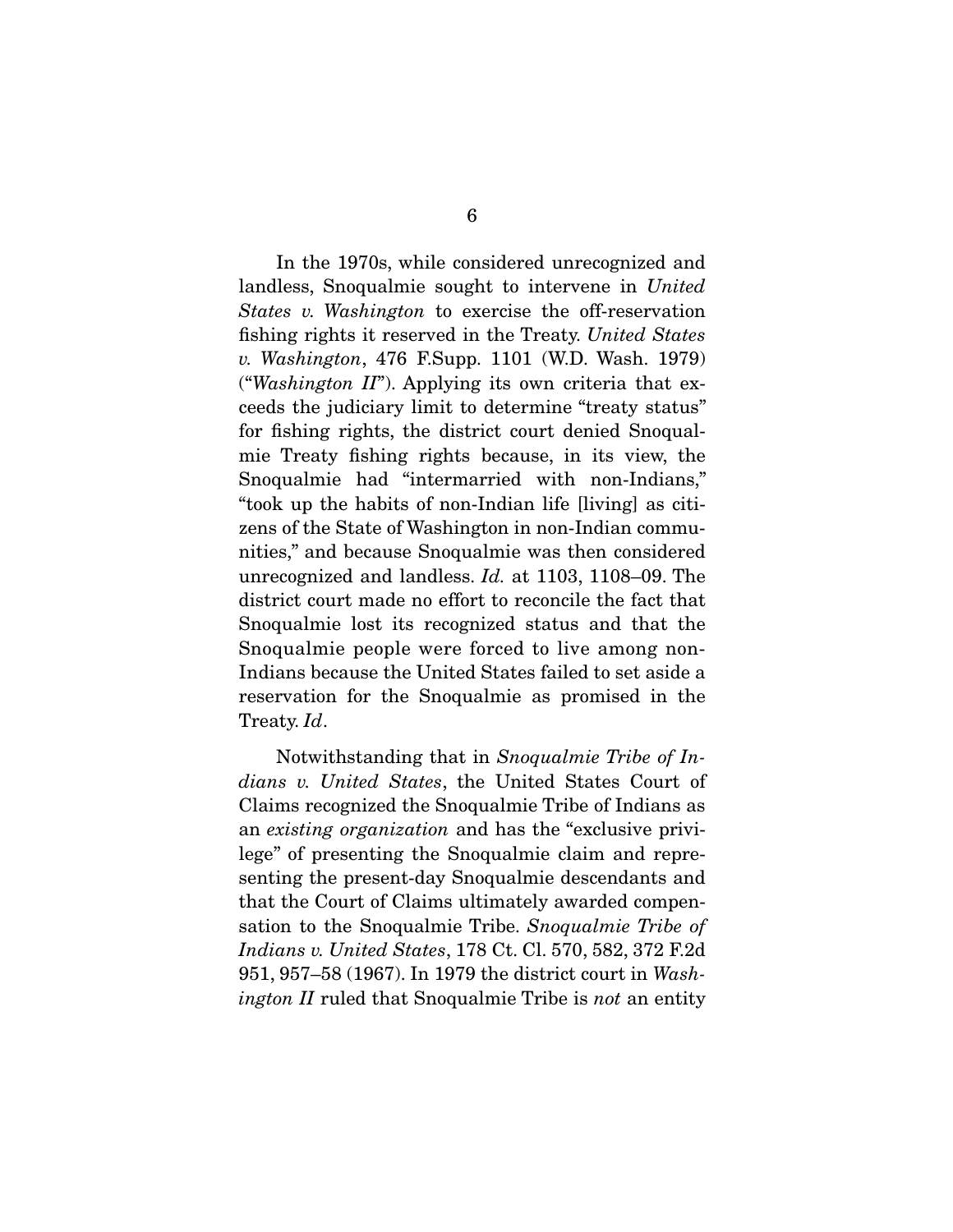$\frac{d}{dx}$  from the from the signator  $\frac{d}{dx}$  that  $\frac{d}{dx}$ the Treaty of Follit Elliott.

 On appeal in this case, the Ninth Circuit disagreed firmed the outcome of *Washington II*. Although the  $S_{\text{p}}$ Snoqualmie were "descended from treaty tribes," the Ninth Circuit reasoned that the district court's decision was not clearly erroneous because Snoqualmie had "intermarried with non-Indians and many [were] of mixed blood" and "ha[d] not settled in distinctively Indian residential areas," the evidence supported the district court's finding of insufficient political and cultural cohesion to allow Snoqualmie to exercise Treaty  $t_{\text{min}}$  cohesion  $\frac{1}{2}$  and  $\frac{1}{2}$  and  $\frac{1}{2}$  and  $\frac{1}{2}$  and  $\frac{1}{2}$  and  $\frac{1}{2}$  and  $\frac{1}{2}$  and  $\frac{1}{2}$  and  $\frac{1}{2}$  and  $\frac{1}{2}$  and  $\frac{1}{2}$  and  $\frac{1}{2}$  and  $\frac{1}{2}$  and  $\frac{1}{2}$  and  $\frac{1}{$ fishing rights. 641 F.2d 1368, 1373–74 (9th Cir. 1981).

The Circuit's reasoning should be relegated to this nation's distant, and less enlightened, past. Abrogating Snoqualmie's Treaty rights because its members "intermarried with non-Indians" or settled in residential areas not set aside exclusively for Indians is far too areas not set aside exclusively for Indians is far too reminiscent of the ratio  $\int$  the ratio  $\int$  punishing punishes  $\int$ 

 $2$  The ruling was based in part on a misapplication of the Charles E. Roblin enrollment data. Roblin was assigned to collect a list of claims by thousands of Indians in western Washington who had not received federal benefits derived from the 19th century treaties. Roblin wrote in his report that "the Snoqualmie were living under true Indian conditions. . . . a considerable number of full-blood Snoqualmie Indians . . . around Tolt, Falls City, and the towns in that district" were living in "Indian settlements" because "they preferred to stay in their ancient habitat." ments" because "they preferred to stay in their ancient habitat."<br>See, K.D. Tollefson, *The Political Survival of Landless Puget*<br>Sound Indian, 16 American Indian Quarterly, No. 2 (Spring) Sound Indian, 16 American Indian Quarterly, No. 2 (Spring, 1992), pp. 213–235, Published by: University of Nebraska Press.  $1992$ , pp. 213–235, Published by: University of Nebraska Press.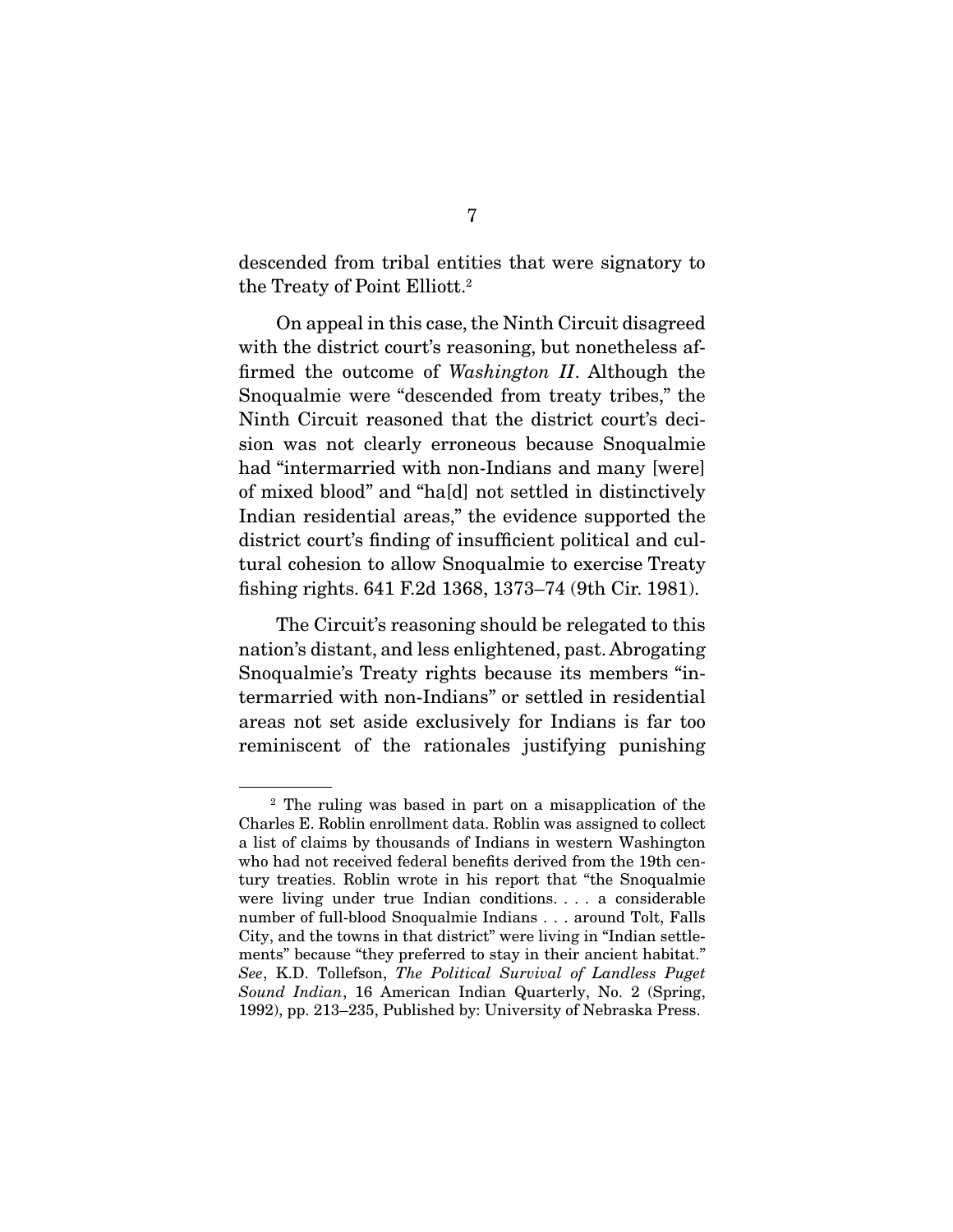Court disavowed in *Loving v. Virginia*, 381 U.S. 1  $(1067)$  Furthermore thirty five years ago this Court (1967). Furthermore, thirty five years ago, this Court invented social constructions and stated that "[c]learcut [racial] categories do not exist. The particular traits which have generally been chosen to characterize races have been criticized as having little biological significant. It has been found that differences between individuals of the same race are often greater than the differences between the 'average' individuals of different races." Saint Francis Coll. v. Al-Khazraji, 481 U.S. 604, 610 n.4 (1987).

After the decision in Washington II, the United States, through proceedings before the United States Department of the Interior, formally recognized Snoqualmie in 1997. The Assistant Secretary of the U.S. Department of Interior confirmed Snoqualmie's status as a Treaty signatory and federally recognized tribe, with requisite political and cultural cohesion dating back to 1855 when Snoqualmie signed the Treaty. See Final Determination To Acknowledge the Snoqualmie Tribal Organization, 62 Fed. Reg. 45864-  $\overline{a}$ ,  $\overline{b}$ ,  $\overline{c}$ ,  $\overline{c}$ ,  $\overline{c}$ ,  $\overline{c}$ ,  $\overline{c}$ ,  $\overline{c}$ ,  $\overline{c}$ ,  $\overline{c}$ ,  $\overline{c}$ ,  $\overline{c}$ ,  $\overline{c}$ ,  $\overline{c}$ ,  $\overline{c}$ ,  $\overline{c}$ ,  $\overline{c}$ ,  $\overline{c}$ ,  $\overline{c}$ ,  $\overline{c}$ ,  $\overline{c}$ ,  $\overline{c}$ ,

In 2020, the Executive Branch again affirmed<br>Snoqualmie's status as a Treaty signatory when it issued a decision taking a portion of Snoqualmie's ancestral homelands into trust status. Interior relied on its 1997 determination that Snoqualmie had maintained continuity from the time it signed the Treaty in 1855 to the present. Interior confirmed that:  $t_{\rm r}$  the present matrice confirmed that: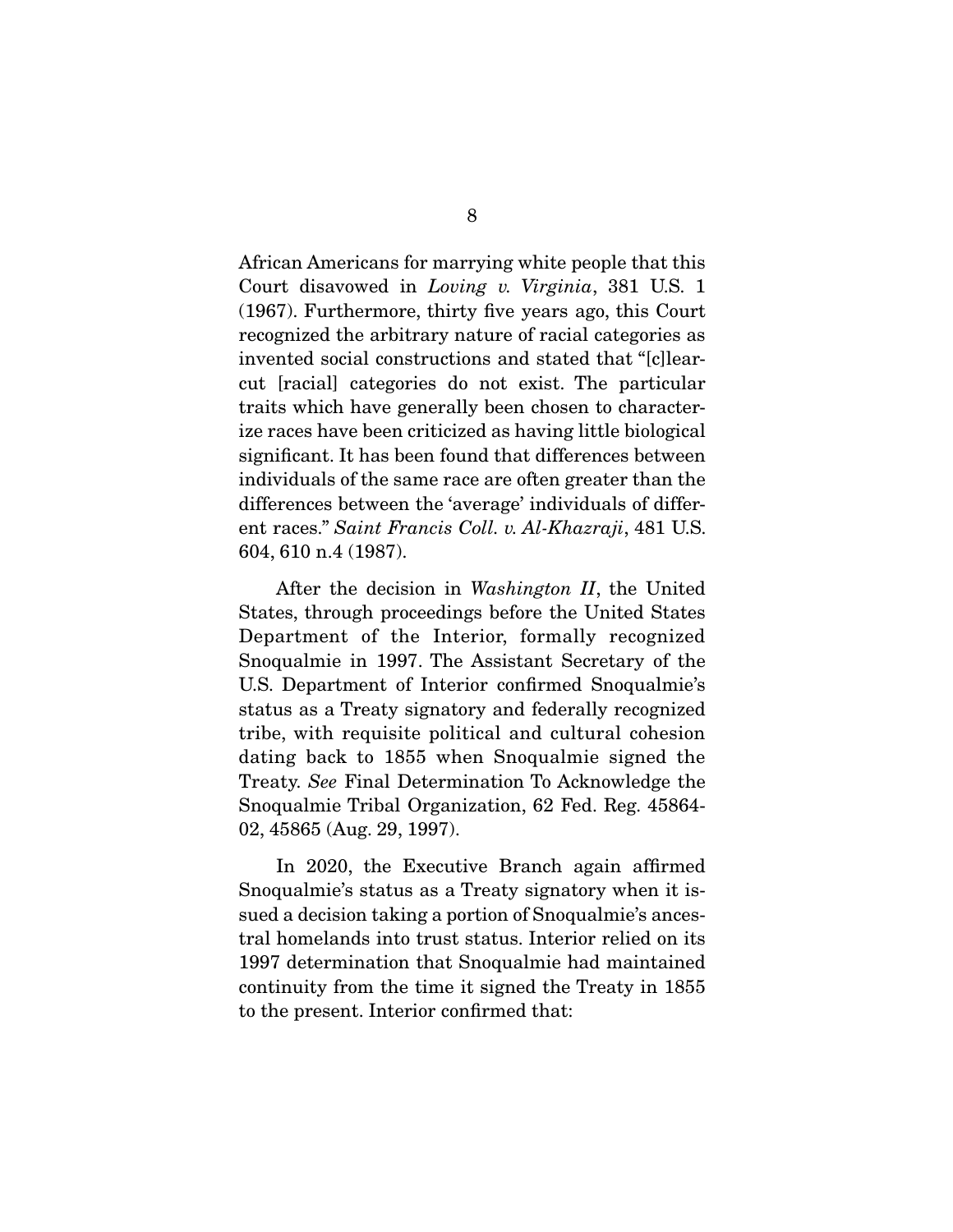#### Snoqualmie [was] a party to the Treaty[.]

And that the Treaty "remains in effect" as to Snoqualmie, and acknowledged the United States' ongoing trust responsibility to Snoqualmie arising from the Treaty.  $\cdots$  the Treaty.

This case arose in 2019 when Washington State, through the Washington State Department of Fish and Wildlife, informed Snoqualmie by letter that it had determined "the Snoqualmie Tribe does not have off-reservation hunting and fishing rights under the Treaty." ervation hunting and fishing rights under the Treaty." Snoqualmie initiated this case in response.

### **REASONS FOR GRANTING THE PETITION**

 $\overbrace{\hspace{2.5cm}}$   $\overbrace{\hspace{2.5cm}}$ 

The judicial abrogation of Snoqualmie's Treaty<br>rights without Congressional action is an unconstitutional expansion of the Judiciary's authority in Indian affairs that conflicts with the precedent of this Court and with the authority of federal courts constrained in Article III. It also ventured into unwarranted, or ultra vires, intrusion into a matter confined to the authority<br>of Congress by Article II. By denying Snoqualmie, by judicial fiat, of all of the rights it reserved in the Treaty, Snoqualmie now finds itself as a signatory to a Treaty with the United States which has no  $\mathbb{R}^n$  rights.

Moreover, the Circuit's denial of recognition of Snoqualmie's rights was premised partly upon socalled binding common law principles of former called binding common law principles of former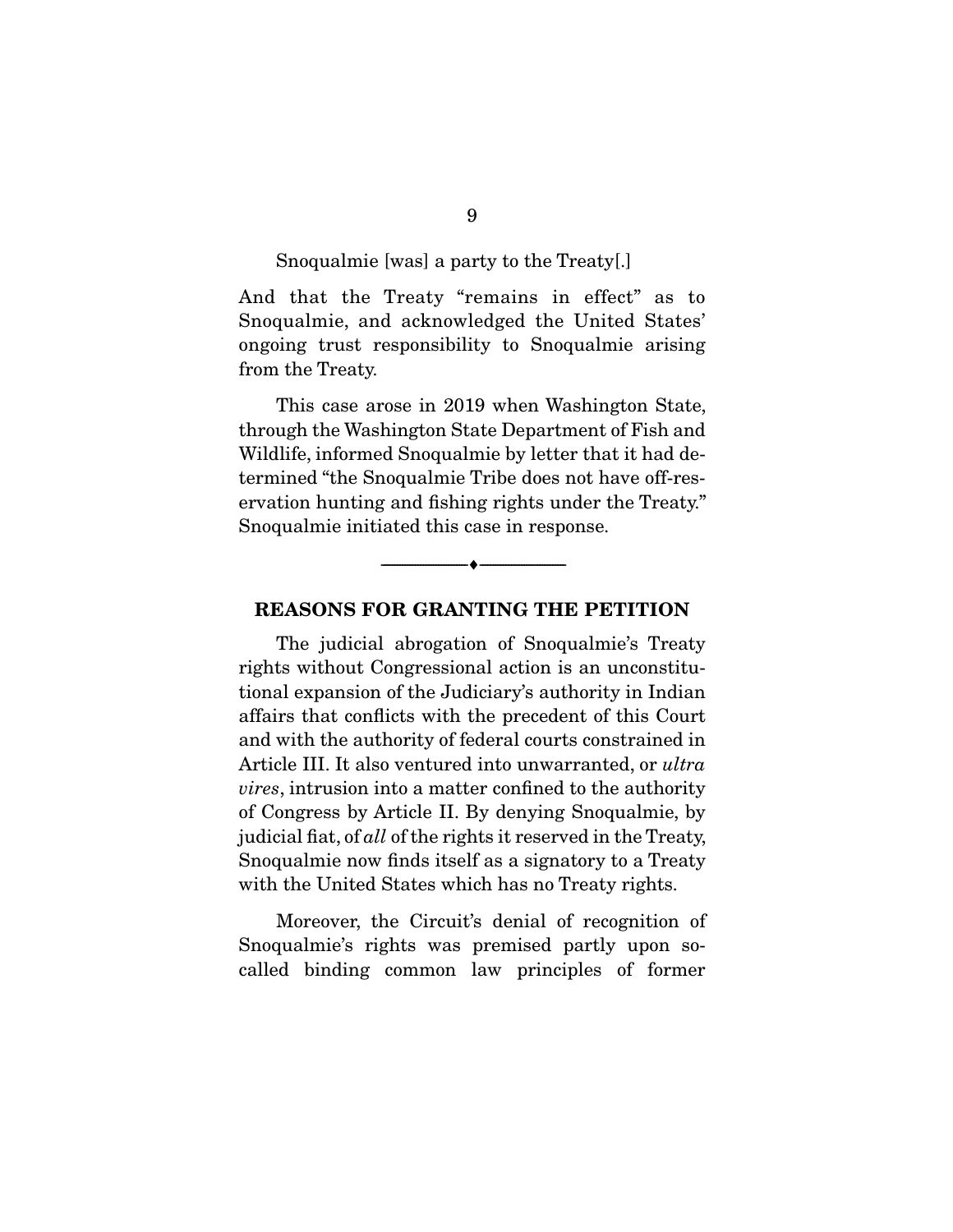adjudication in a case in which it was not even allowed  $\mathbf{r}$  is a particle as a party.

The federal appellate courts have reached differing results regarding whether events subsequent to an original complaint can cure a jurisdictional defect. Unless the Supreme Court accepts *certiorari* to establish<br>a uniform rule litigants are likely to "forum shon" as  $\alpha$  uniform rule  $\alpha$  and  $\alpha$  are little  $\alpha$ . to which Circuit to bring a case within.

### **1. The Ninth Circuit's Decision Conflicts With The Precedent Of This Court.**

### **a. The Ninth Circuit Radically Departed From This Court's Precedent When It Abrogated All Of Snoqualmie's Treaty Rights Absent Congressional Action**

The Framers of the Constitution intentionally crafted separation of powers principles governing the United States' relations with Indian tribal nations. The well-settled precedent of this Court has long recognized two fundamental tenants of federal Indian law that control the United States' Treaty relations with Indian tribes: Congress alone has the power to *abro-*<br> $\frac{c}{dt}$  an Indian Treaty; and the Indian v only has the gate an Indian Treaty; and, the Judiciary only has the power to interpret an Indian Treaty.

This Court long ago identified the requisite for ab-<br>rogation of Indian Treaty rights: Congressional action. In Lone Wolf v. Hitchcock, 187 U.S. 553 (1903), the Court explained that Congress has the power. Court explained that Congress has the power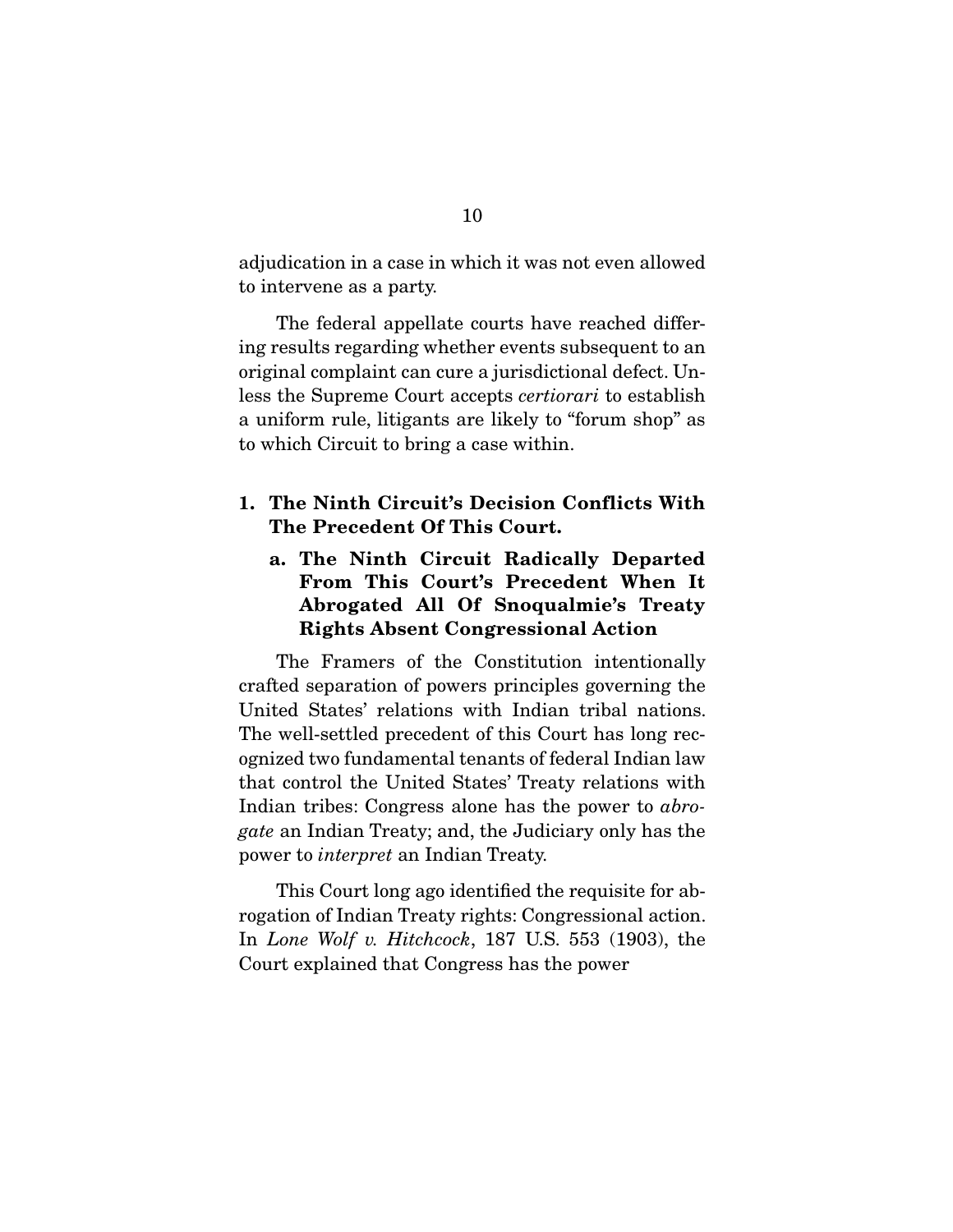to abrogate the provisions of an Indian treaty, cised only when such circumstances arise which will not only justify the government in disregarding the stipulations of the treaty, but may demand it, in the interest of the country  $\frac{1}{2}$  matrix  $\frac{1}{2}$  is the interest of the country and the Indians themselves, that it should do<br>SO so.

Id. at 553. As stated in Snoqualmie's petition, the established precedent of this Court is clear: Indian Treaty rights remain extant unless Congress expressly abrogates those rights, and the Judiciary must preserve Indian Treaty rights unless Congress' intent to  $s_{\text{max}}$  is a served  $\frac{1}{s}$  in  $\frac{1}{s}$  in  $\frac{1}{s}$  in  $\frac{1}{s}$ the contrary is clear and unambiguous.

This Court has repeatedly affirmed that a right guaranteed by a Treaty to an Indian tribe is abrogated where Congress—and Congress alone—demonstrated a clear and plain intent to abrogate that Treaty right. See Dion,  $476$  U.S. 734.

<sup>3</sup> See Wash. State Commercial Passenger Fishing Vessel Ass'n, 433 U.S. 658, 690 (1979) ("Absent explicit statutory language, we have been extremely reluctant to find congressional abrogation of treaty rights"); see also United States v. Dion, 476 U.S.<br>734–738–39 (1986) ("requir[ing] that Congress' intention to abrogate Indian treaty rights be clear and plain"); Menominee Tribe of  $Indians v$ , United States 391 U.S.  $404, 413, (1968),$  ("wla find it Indians v. United States, 391 U.S. 404, 413 (1968) ("[w]e find it difficult to believe that Congress, without explicit statement, would subject the United States to a claim for compensation by destroying property rights conferred by treaty"). There exists a strong presumption against Treaty abrogation, even going so far as to hold that a Congressional act terminating the United States' trust relationship with an Indian tribe failed to extinguish that trust relationship with an Indian tribe failed to extinguish that tribe's Treaty rights. Menominee, 391 U.S. at 412–13.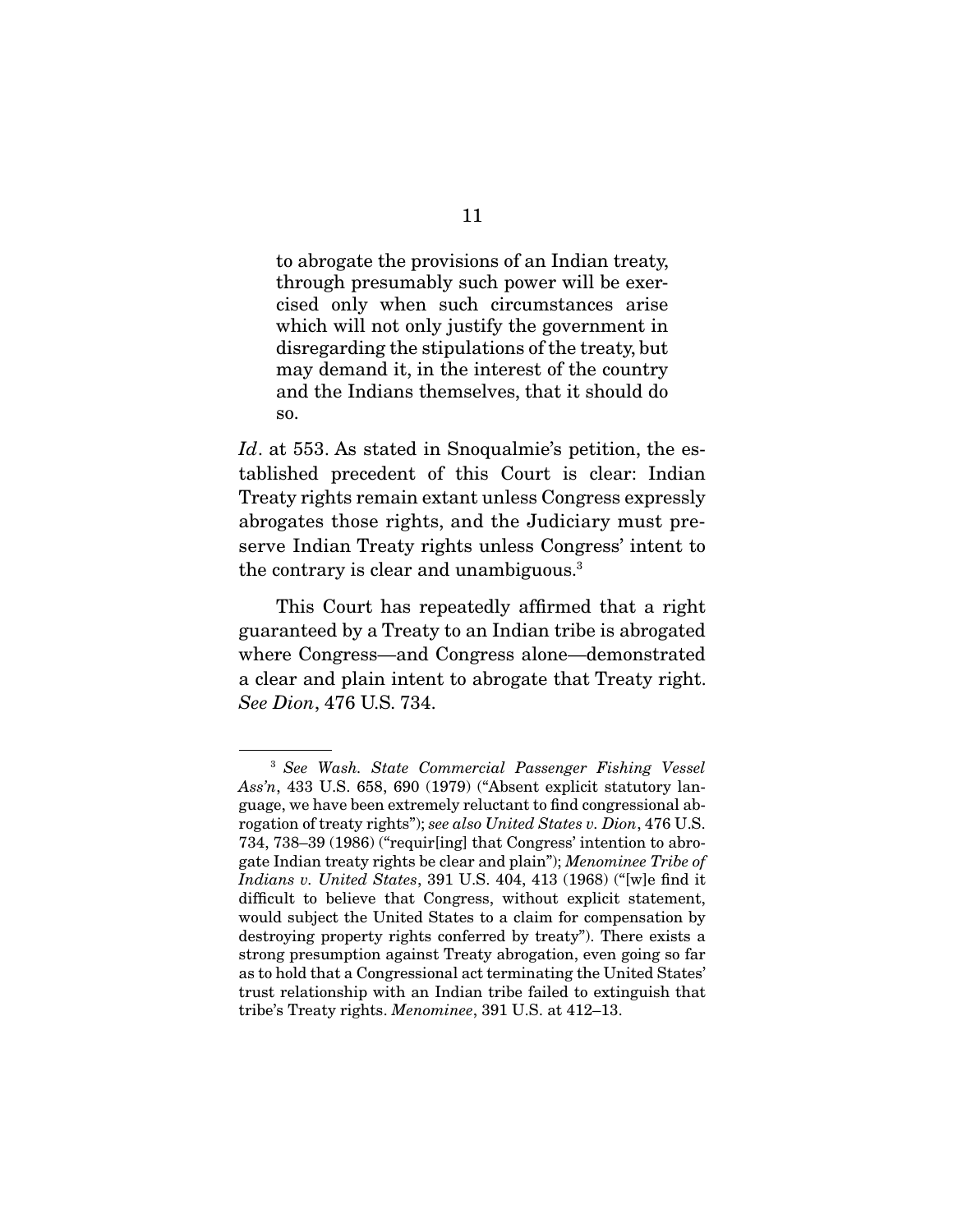The Ninth Circuit departed from the precedent of<br>this Court governing the role of the Judiciary and separation of powers in Indian affairs and Indian Treaty rights by erroneously extending a holding in United<br>States v. Washington, applicable, to off recorration States v. Washington applicable to off-reservation Treaty fishing rights under the guise of issue preclusion to abrogate *all* of Snoqualmie's Treaty rights. By failing to look to the Acts of Congress to determine whether Snoqualmie possesses Treaty hunting and gathering rights, the Ninth Circuit impermissibly usurped the role of the Legislative Branch in managing the relationship between the United States and Indian tribes—an unprecedented departure from the central tenants of Indian law that demands this Court's intervention and a clear violation of the doctrine of separation of powers. trine of separation of powers.

**2. The Ninth Circuit Radically Departed From This Court's Precedent Regarding Principles Of Former Adjudication When It Applied The Common Law Doctrines Of Issue Or Claim Preclusion To Bar Appellant's Treaty Hunting Rights Litigation.** 

This Court has consistently reprimanded "the use<br>of offensive collateral estoppel" that "runs counter to [a] strong federal policy." Parklane Hosiery Co. v. Shore, 439 U.S. 322, 355 (1979). The federal policy of the founded upon the solemn obligation to adhere by Treaty rights. That too is a "strong federal policy." A tribe need not be coderal recognition to establish tribe need not have federal  $\mathcal{L}_{\mathbf{g}}$  is the establishing to establish to establish to establish to establish the establishing of  $\mathcal{L}_{\mathbf{g}}$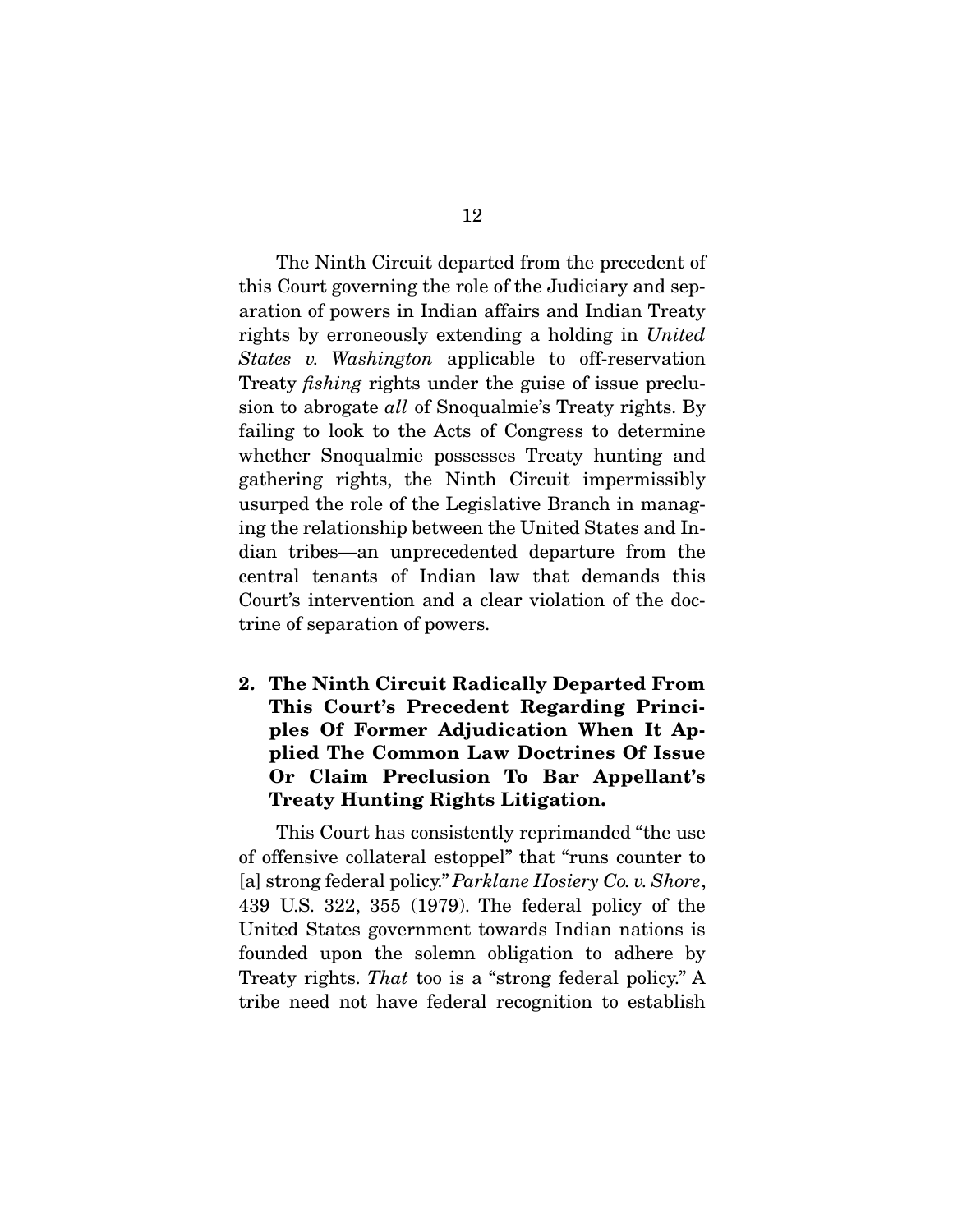that they are the beneficiary of a Treaty. Greene v. Bab*bitt*, 64 F.3d 1266, 1270 (1995). It is sufficient that a group establish that they have preserved an *organized*<br>tribal structure that it can trace back to the Treaty. United States v. Oregon, 29 F.3d 481, 484 (9th Cir. 1994). 1994).

United States v. Washington was a civil action<br>brought by the United States to determine the scope and extent of Treaty *fishing* rights. United States v.<br>Washington 384 F.Supp 312, 330 (W.D. Wosh, 1974) Washington, 384 F.Supp. 312, 330 (W.D. Wash. 1974)<br>("The ultimate objective of this decision is to deter- $\begin{array}{l} \text{min.} \ \text{m} \ \text{min.} \ \text{m} \ \text{min.} \ \text{m} \ \text{min.} \ \text{m} \ \text{min.} \ \text{m} \ \text{min.} \ \text{m} \ \text{min.} \ \text{m} \ \text{min.} \ \text{m} \ \text{min.} \ \text{m} \ \text{min.} \ \text{m} \ \text{min.} \ \text{m} \ \text{min.} \ \text{m} \ \text{min.} \ \text{m} \ \text{min.} \ \text{m} \ \text{min.} \ \text{m} \ \text{min.} \ \text{m} \ \text{min.$ 641 F.2d at 1370. When this Court has taken up United States v. Washington previously, it has never applied the case to anything other than off-reservation Treaty fishing rights. The narrow boundaries on the scope of that case is easily discernible from the Government's 1970 Complaint initiating the case  $(C-70-9213, \text{docket})$  $\frac{1}{2}$ entry 1).

The general rule of this Court is that issue pre-<br>clusion attaches only when an issue is "actually litigated" and determined by a valid and final judgment. Arizona v. California, 530 U.S. 392, 397 (2000). Unlike<br>the eff reservation fiching rights in United States v. the off-reservation fishing rights in United States v. Washington, the hunting and gathering rights guaranteed by the Stevens Treaties have never been adjudicated. See, e.g., Skokomish Indian Tribe v. Goldmark, 994 F.Supp.2d 1168, 1174 (W.D. Wash. 2014) (noting has not been previously litigated in federal court"); Skokomish Indian Tribe v. Forsman, 738 Fed. Appx.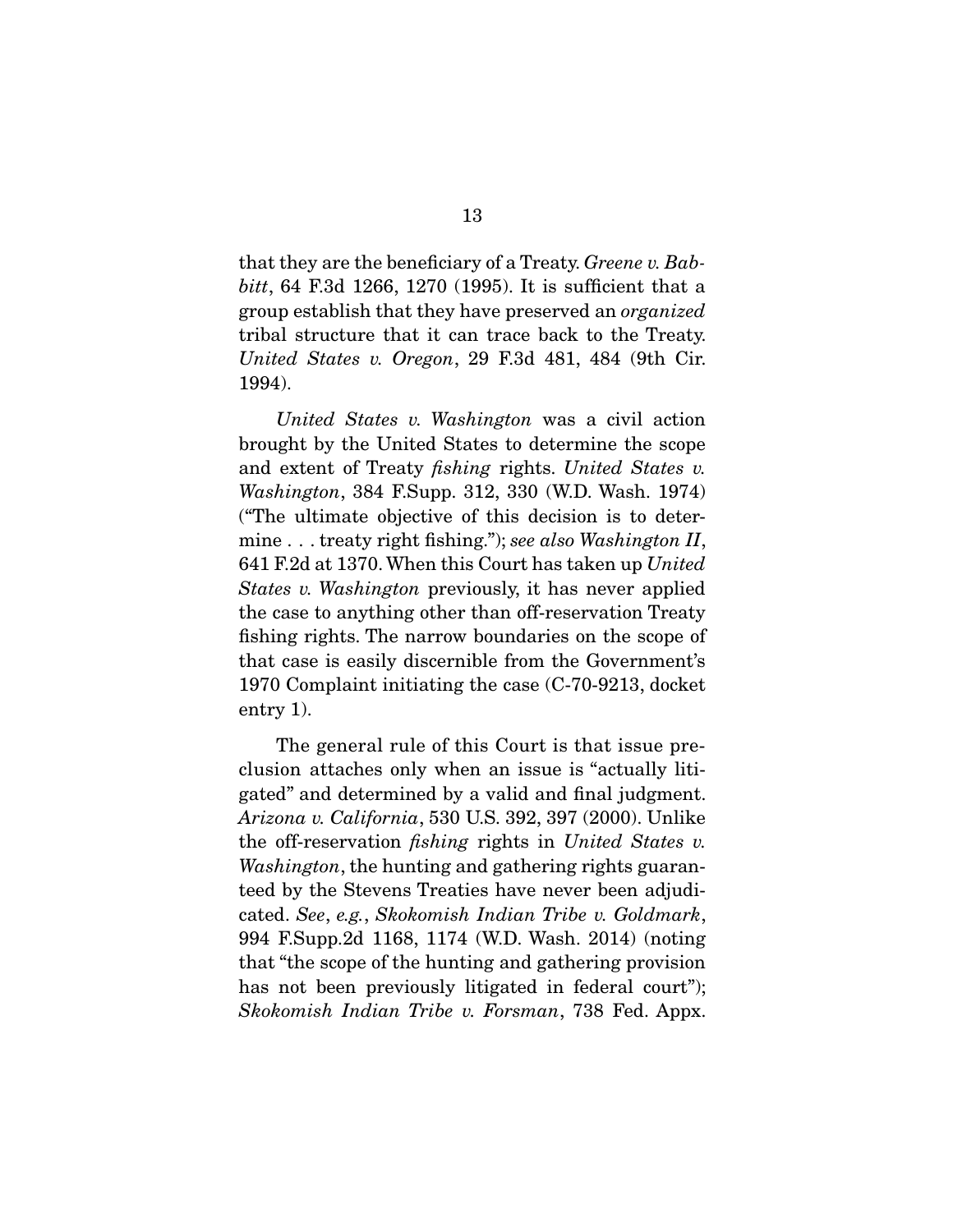406, 408 (9th Cir. 2018) ("No plausible reading of [Washington I or subsequent proceedings and appeals to this Court supports the conclusion that the [United States v. Washington] litigation decided anything other than treaty fishing rights.").

This Court has considered two dispositive factors<br>when determining the offensive use of issue preclusion:  $(1)$  "whether controlling facts or legal principles have changed significantly since the original judgment, and (2) whether "other special circumstances warrant an exception to the normal rules of precluwarrant an exception to the normal rules of precedures sion." Montana v. United States, 440 U.S. 147, 155  $(1979)$ (1979).

As to whether controlling facts or legal principles<br>have changed significantly, at the time the district court in 1979 concluded, based on little information, that Snoqualmie was not a successor to those who signed the Treaty, Snoqualmie had not been given official recognition as an Indian tribe by the U.S. Since then, Snoqualmie—following an extensive federal administrative process—has received federal recognition as the successor in interest to the Snoqualmie who signed the Treaty and that Snoqualmie operated continuously as a distinct tribal identity. It cannot be said that this change of status is not a significant change considering the burdens imposed by the federal acknowledgment process' rigorous research and documentation requirements on tribes and the degree in which the state infringes upon political sovereignty of unrecognized tribes. Additionally, in contemporary society, describing tribal persons who intermarry those  $\cdots$ , describing tribal persons who intermediately those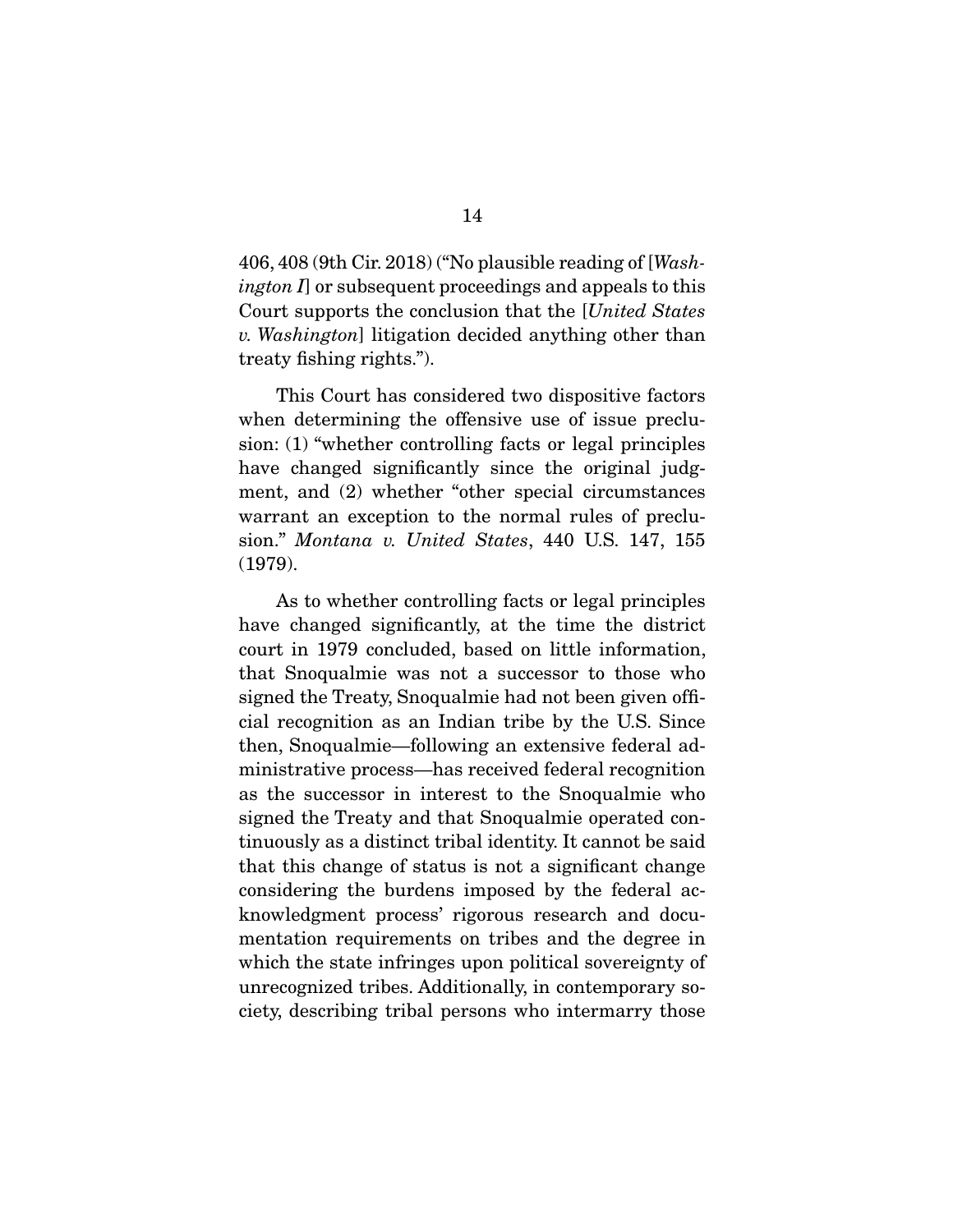of another race as having lost their tribal identity public policy.<sup>4</sup> Many tribes have no such "blood quanpublic policy. Many tribes have no such "blood quan-<br>tum" requirements for tribel membership but rether  $\frac{1}{1}$ base it upon descendancy.

law doctrine. See Restatement (Second) of Judgments §28, cmt. j (1982). This Court held, in Lucky Brand Dungrees, Inc. v. Marcel Fashions Group, No. 18-1086 (May 14, 2020), that principles of former adjudication referred to as "defense preclusion"—an aspect of  $res$  judicata which includes both issue preclusion and claim<br>preclusion—could not prevent a litigant from presenting new evidence in support of its defense if the matter did not share a "common nucleus of operative fact[s]" for preclusion to apply, *citing* the Restatement (Sec-<br>and) of Iudements  $824$  Commont b n 190.  $\sum_{i=1}^{n}$  of Judgments  $\sum_{i=1}^{n}$  , Comment b, p. 199:

Put simply, the two suits here were grounded<br>on different conduct, involving different marks, occurring at different times. They thus did not occurring at direct times. They thus did not be seen the set of  $\alpha$ share a "common nucleus of operative facts."

<sup>&</sup>lt;sup>4</sup> Federal recognition or formal enrollment in an Indian tribe "has not been held to be an absolute requirement for federal jurisdiction." United States v. Antelope,  $430 \text{ U.S. } 641, 647 \text{ n.}7 (1977)$ .<br>It is however "the common evidentiary means of establishing It is, however, "the common evidentiary means of establishing<br>Indian status, but it is not the only means, nor is it necessarily determinative." United States v. Torres, 733 F.2d 449, 455 (7th<br>Cir. 1984): United States v. Broncheau, 597 F.2d 1260, 1263 (9th Cir. 1984); United States v. Broncheau, 597 F.2d 1260, 1263 (9th Cir.), cert. denied, 444 U.S. 859 (1979).

<sup>5</sup> See, e.g., Constitution and Bylaws of the Puyallup Tribe. https://www.codepublishing.com/WA/PuyallupTribe/#!/Puyallup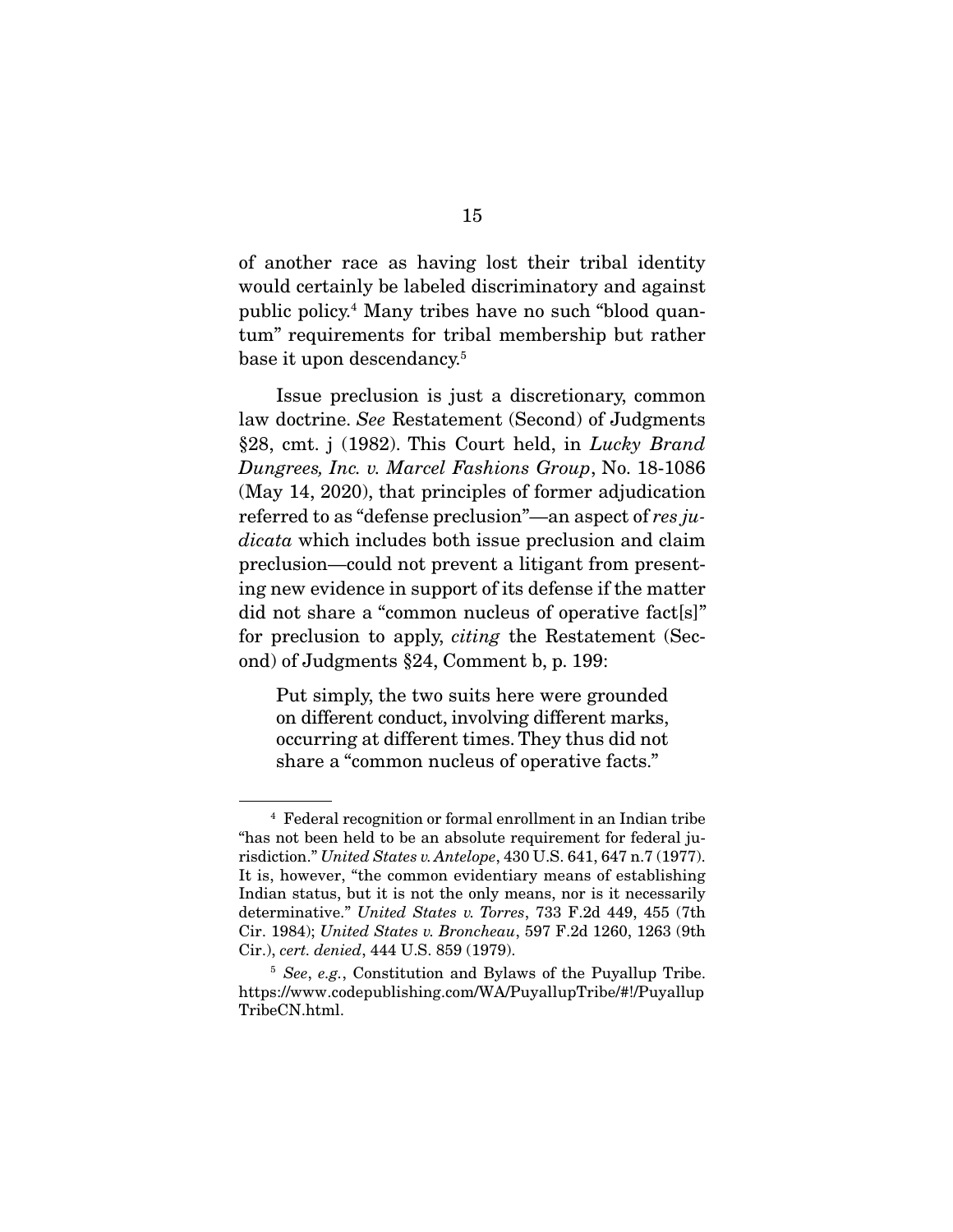As stated by this Court, in *Lucky Brand*, "claims to re-<br>lief may be the same for the purposes of claim preclusion if, among other things, 'a different judgment in the second action would impair or destroy rights or interests established by the judgment entered in the first action.'" Id., citing Wright & Miller §4407. This Court we have the state that the state that

Not only that, but the complained-of conduct sion of the 2005 Action. Claim preclusion generally "does not bar claims that are predicated on events that postdate the filing of the initial complaint." Whole Woman's Health v. Heller-<br>stedt 136 S Ct 2292 2305 (2016) (slip on stedt, 136 S. Ct. 2292, 2305  $(2016)$  (slip op., at 12) (internal quotation marks omitted); Lawlor v. National Screen Service Corp., 349<br>LIS 322 327–328 (1955) (holding that two U.S. 322, 327–328 (1955) (holding that two suits were not "based on the same cause of action," because "[t]he conduct presently complained of was all subsequent to" the prior judgment and it "cannot be given the effect of extinguishing claims which did not even then exist and which could not possibly have been sued upon in the previous case"). sued upon in the previous case").

Such an analysis perfectly fits the situation petitioner intervene in a 1970 Treaty *fishing rights* case was de-<br>pied, and subsequently,  $27$  years, later, the United nied and, subsequently, 27 years later the United and Treaty signatory. Then, 22 years after that,  $\frac{1}{2}$ <br>Snoqualmie sought to exercise Treaty hunting rights<br>recorred in the Treaty its leaders signed in 1855 and reserved in the Treaty its leaders signed in 1855 and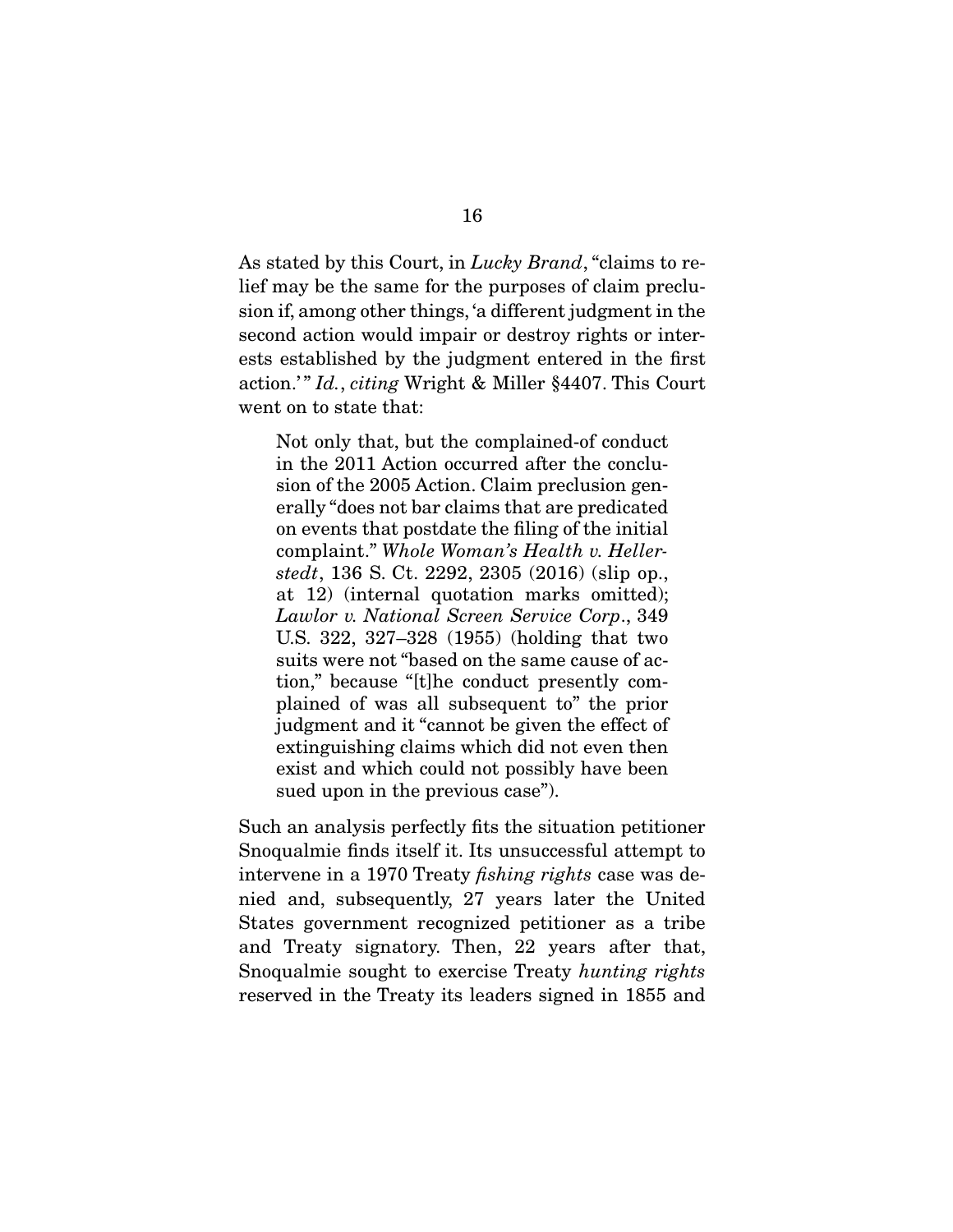the State of Washington determined on its own that<br>Snoqualmie lacked Treaty rights and so informed Snoqualmie. This resulted in the need for Snoqualmie to initiate its litigation. to initiate its litigation.

The exercise of hunting rights over 40 years after<br>the previous fishing rights litigation to which it was not even allowed to intervene, and over 30 years after federal recognition, manifestly does not involve a common nucleus of operative facts for *res judicata* pur-<br>mon nucleus of operative facts for *res judicata* purposes—nor could Snoqualmie even have raised the litigation because the *scope* of the litigation was con-<br>fined exclusively to the rights to fish of tribel perties fined exclusively to the rights to fish of tribal parties.

One of the primary purposes of the Constitutional<br>Convention was to transfer authority over both Indian affairs and foreign affairs from the states to the federal government as this was the primary failure of the Articles of Confederation. There was a need for centralized authority. Advocates began to argue for a new constitution that would, among other aims, remedy state interference in Indian affairs. See, e.g., James Madison, Vices of the Political System of the United States, in 9 The Papers of James Madison 345, 348 (Robert A. Rutland & William M.E. Rachal eds. 1975) (enumerating "Encroachments by the States on the federal authority"—the very first of which was "the wars and Treaties of Georgia with the Indians.") That need resulted, among other things, in placing authority over Indian affairs, including ratification or abrogation of tractice in the bands of Congress por  $\Delta r$ <sup>r</sup> I  $\sigma$  treating, in the hands of  $C_0$  and  $\Gamma$ .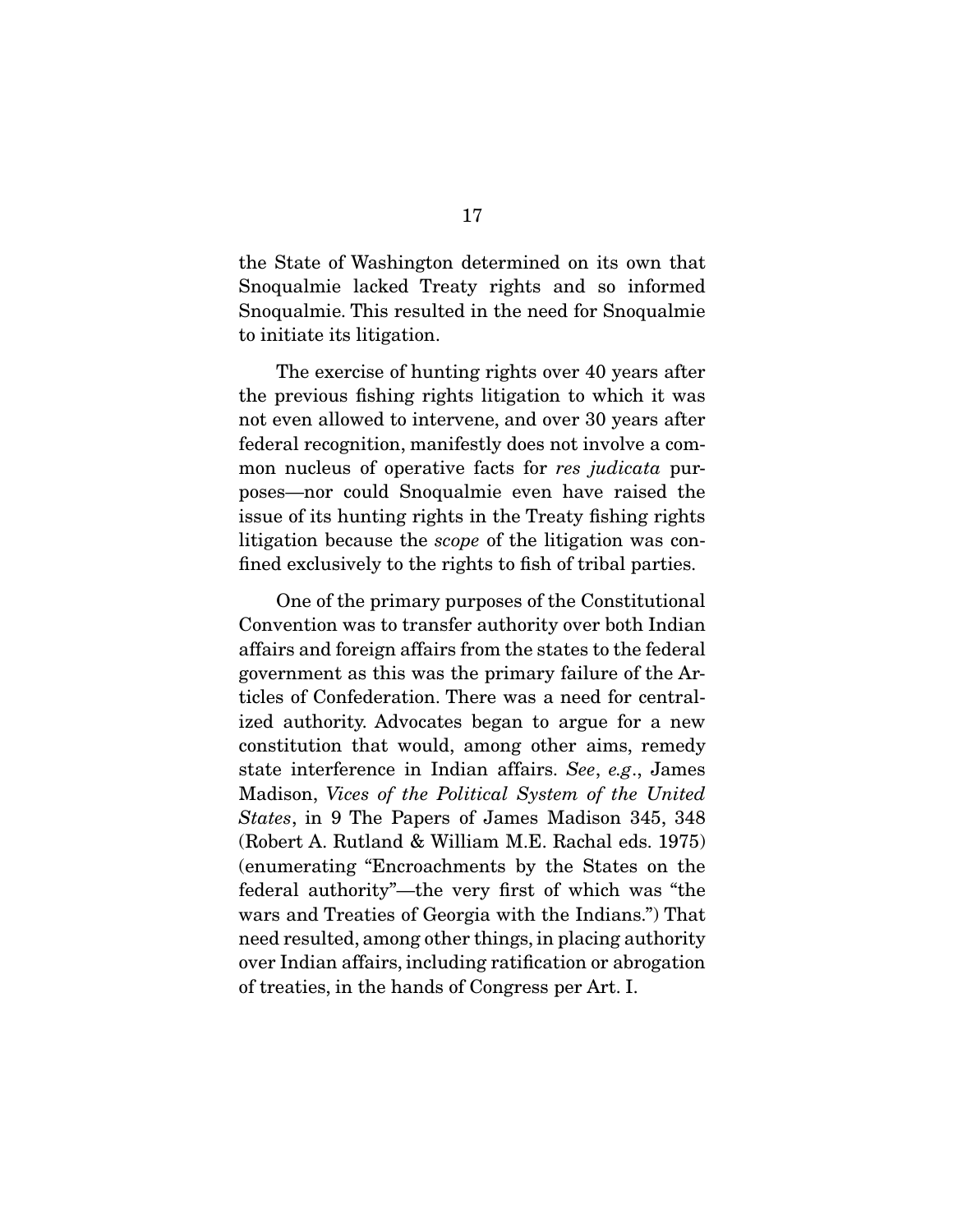Authority to determine such matters was not reserved to the States. U.S. Const. Am. X. Nor was that authority placed with the judiciary in Article III. Snoqualmie's need to initiate litigation arose from the very mischief that failed the Articles of Confederation—a state declaring itself the arbiter of whether the Snoqualmie possessed Treaty hunting rights—and now, a Judiciary asserting itself in a role which the Constitution expressly conferred upon Congress. The common law principle of issue preclusion cannot be substituted for an act of Congress as a backhanded way of abrogating rights reserved by Treaty. way of abrogating rights reserved by  $\frac{1}{2}$  ready.

**3. The Supreme Court, In The Exercise Of Its Supervisory Authority Over The District And Circuit Courts Should Accept** *Certiorari* **Review For The Purpose Of Correcting The Ninth Circuit's Erroneous Melding Of The Common Law Principle Of Issue Preclusion With The Article III Requirements Of Standing. The Circuit Courts Of Appeals Have Differed On This Issue.** 

Standing to sue, or *locus standi*, is the require-<br>ment that a person who brings a suit be a proper party to request adjudication of the particular issue involved. The threshold question in every federal case is to determine the power of the court to entertain the suit. As an aspect of justiciability, the standing question is whether a prospective plaintiff has alleged such a personal stake in the outcome of the controversy as a personal stake in the outcome of the controversy as  $t_{\rm eff}$  warrant his involunce of federal court jurisdiction of  $\mu$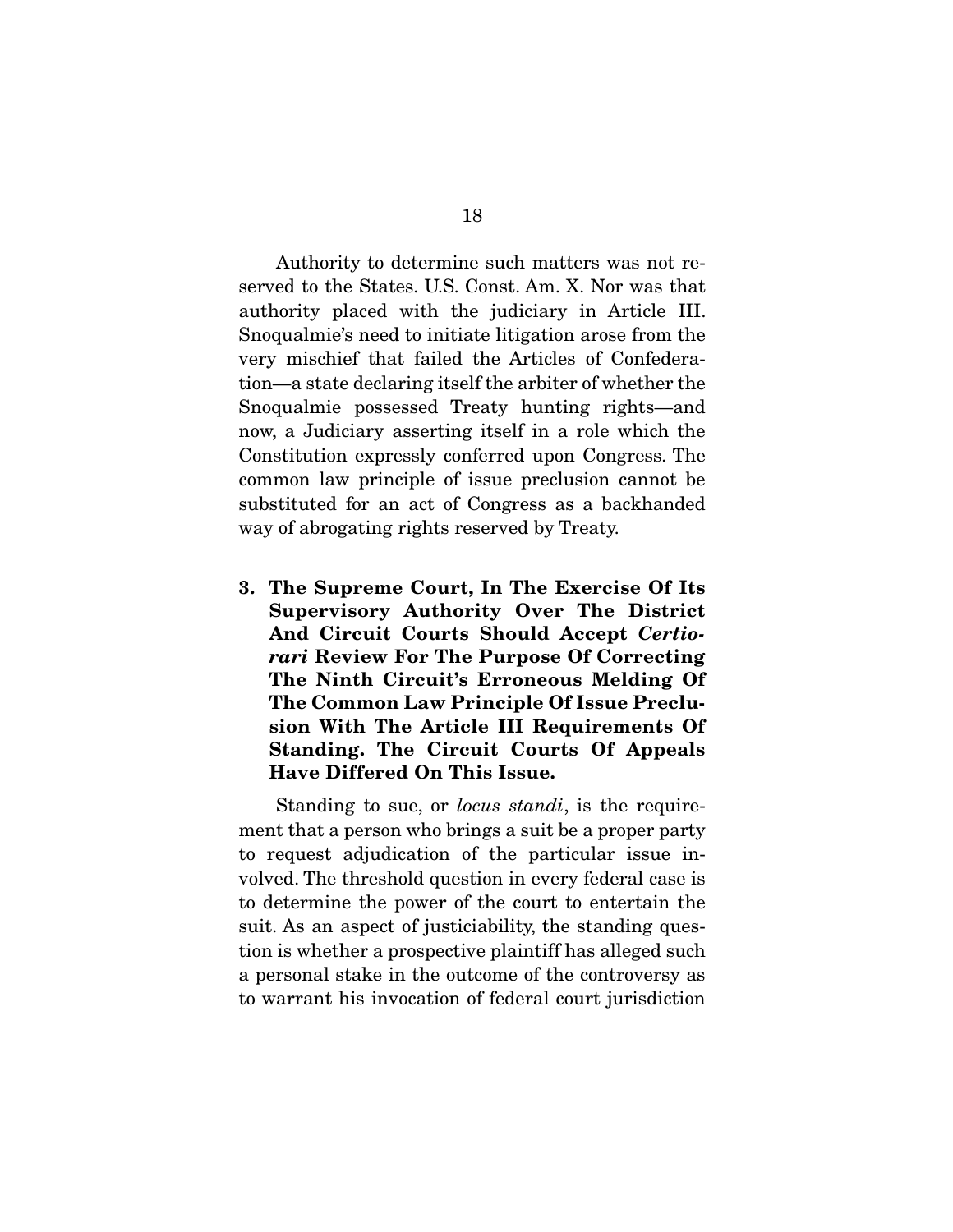Warth v. Seldin, 422 U.S. 490 (1975), citing Baker v.<br>Court 369 U.S. 186 (1969) Carr, 369 U.S. 186 (1962).

In Warth v. Seldin, "various organizations and in-<br>dividuals" brought suit in 1972 in the United States District Court for the Western District of New York against the town of Penfield alleging that the town's zoning ordinance was discriminatory. In the 1979 case relied upon by the district and circuit court here as res judicata, the Snoqualmie Tribe sought intervention in the United States District Court for the Western District of Washington in a lawsuit against the State of Washington in which the United States and tribes who had previously been allowed to intervene alleged that Washington State took enforcement action violative of Washington State took enforcement action of the state of the state of the state of the state of the state of the state of the state of the state of the state of the state of the state of the state of the state of the state  $\frac{1}{2}$  finally rights.

Although certain plaintiffs in *Warth* were members of ethnic or racial minority groups and home building companies, standing to maintain the suit was denied. The Court noted that: denied. The Court noted that:

Congress may create a statutory right or enticonfer standing to sue even where the plaintiff would have suffered no judicially cognizable injury in the absence of statute  $\dots$  No ble injury in the absence of statute . . . No such statute is applicable here.

Id., citing Linda R. S. v. Richard D., 410 U.S. 614 (1973). The U.S. complaint in 1970 was pursuant to a statute conferring jurisdiction, 28 U.S.C.  $§1345$ . Similarly, when the tribes themselves named in the larly, when the tribes themselves named in the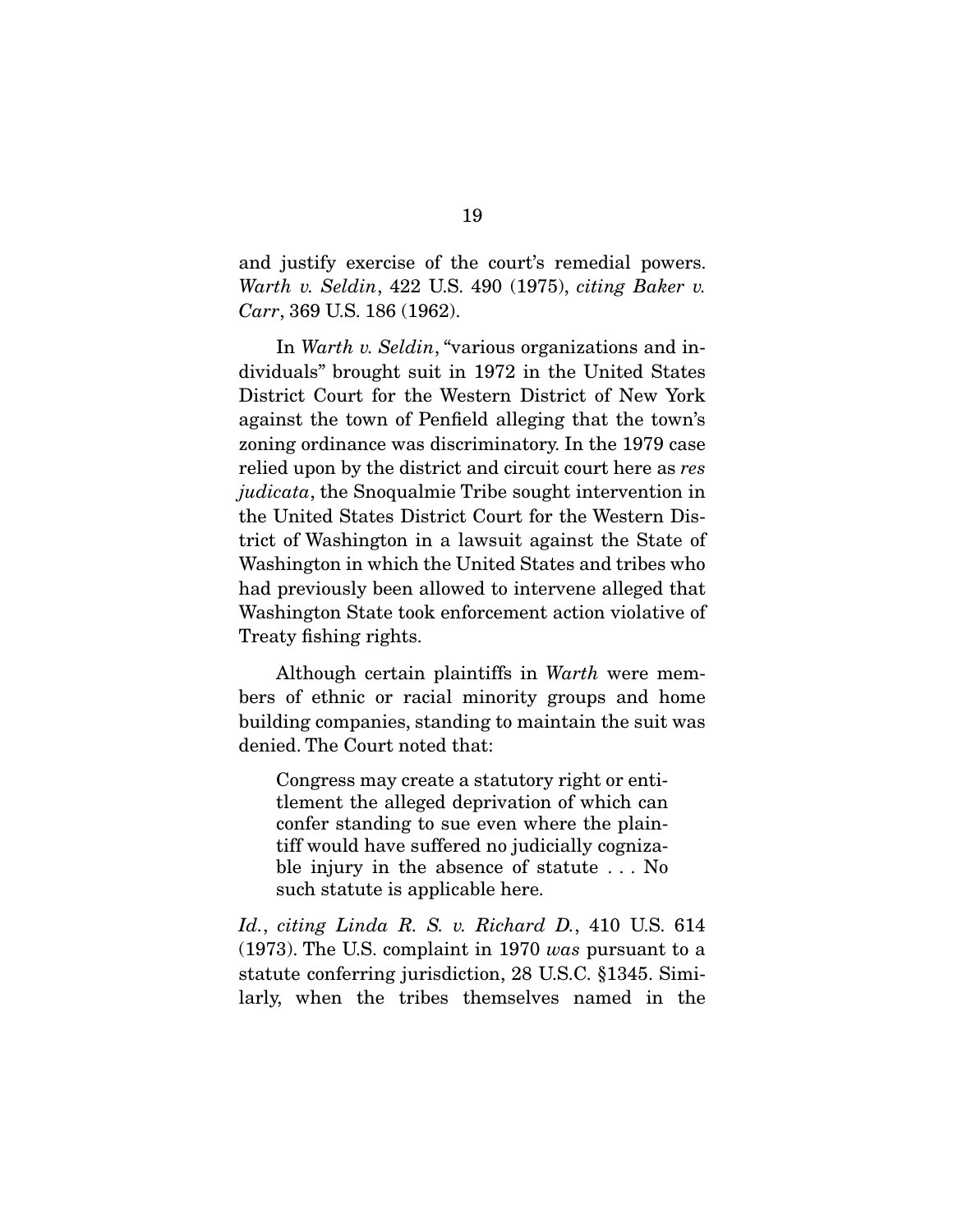complaint moved to intervene, their participation was<br>premised upon a statute, 28 U.S.C. §1362:  $\mathbf{p}$  and  $\mathbf{p}$  and  $\mathbf{p}$  and  $\mathbf{p}$  and  $\mathbf{p}$   $\mathbf{p}$  and  $\mathbf{p}$   $\mathbf{p}$ 

The district courts shall have original juris-<br>diction of all civil actions, brought by any In- $\frac{d}{dt}$  dian tribe or band with a governing body duly recognized by the Secretary of the Interior recognized by the Secretary of the Interior, wherein the matter in controversy arises under the Constitution, laws, or treaties of the United States. United States.

was the basis for denial of intervention in *Warth*, in  $1978$  the US district court denied intervention to 1978 the US district court denied intervention to  $\mathcal{S}$  such that  $\mathcal{S}$ 

4. Only tribes recognized as Indian political bodies by the United States may possess and<br>exercise the tribal fishing rights secured and protected by the treaties of the United States. protected by the treaties of the United States.

476 F.Supp. 1111 (emphasis added). However, the district court also concluded that:

6. None of the Intervenor entities, Duwamish,  $\frac{1}{10}$  acoom Tribes herein, is at this time a treaty<br>tribe in the political sense within the meaning tribe in the political sense within the meaning<br>of Final Decision No. I and the related Orders of the Court in this case. of the Court in this case.

7. None of the Intervenor entities, Duwamish, Samish, Shootensing, Stee-particles, and Stee-<br>lacoom Tribes herein, *presently* holds for itself<br>or its members fishing rights secured by any or its members fishing rights secured by any<br>of the Stevens treaties identified in Final De $cision No. 1 in this case.$ cision is the complete case.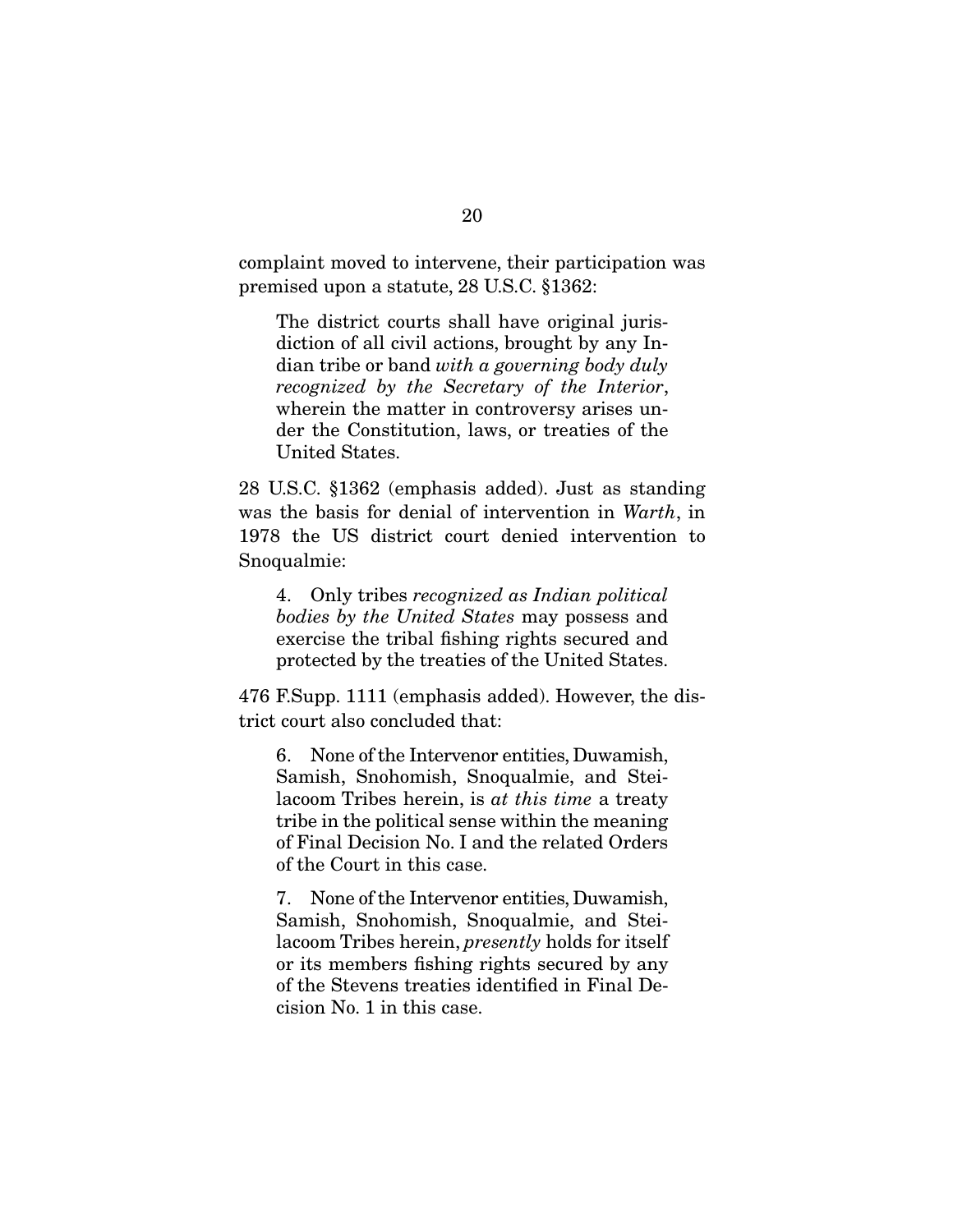Id. (emphasis added). On appeal, the Ninth Circuit openly admitted that:

The district court's statement that federal<br>nonrecognition is decisive, together with its listing of other purported considerations, makes it difficult for us to determine the precise basis for the court's holding that the tribes may not exercise treaty rights.

641 F.2d 1368 (9th Cir. 1981) (emphasis added). In  $\sum_{i=1}^{n}$  and  $\sum_{i=1}^{n}$  in a separate appeal  $\sum_{i=1}^{n}$  and  $\sum_{i=1}^{n}$  and  $\sum_{i=1}^{n}$  and  $\sum_{i=1}^{n}$  and  $\sum_{i=1}^{n}$  and  $\sum_{i=1}^{n}$  and  $\sum_{i=1}^{n}$  and  $\sum_{i=1}^{n}$  and  $\sum_{i=1}^{n}$  and  $\sum_{i=1}^{n}$  and  $T_{\text{total}}$  evidence anew. United States v. Washington,<br> $503 F34 700 F01 (0^{th} Cir 2010) (en bare)$  ("Washington, 593 F.3d 790, 801 (9th Cir. 2010) (en banc) ("Washington  $IV$ "). That en banc Court's 2010 ruling essentially removed the bar of issue preclusion altogether for newly recognized tribes seeking to litigate Treaty newly recognized the west of the seeking the seeing the seeing the seeing the seeing the tripe of the seeing the seeing the seeing of the seeing of the seeing of the seeing of the seeing of the seeing of the seeing of the  $\sigma$  as  $\sigma$  yet adjudicated such as  $\Gamma$ 

From all this the only reasonable conclusion is that, although it may have been "difficult to determine" the precise basis for Honorable Judge Boldt's 1979 decision," the 1979 denial of intervention by Snoqualmie in the case he presided over was based upon Snoqualmie's lack of standing at that present time. Snoqualmie's lack of standing at that present time.

The current case poses an elementary but constitutionally salient question regarding standing: When a plaintiff lacks the Article III standing at the time of an *initial complaint* is filed, can subsequent events  $\frac{1}{2}$  are the defect by filing a supplemental placeting or a cure the defect by filing a supplemental pleading or a new lawsuit? Although the nation's highest court is yet  $\frac{1}{\sqrt{2}}$  although the nation  $\frac{1}{\sqrt{2}}$  court is  $\frac{1}{\sqrt{2}}$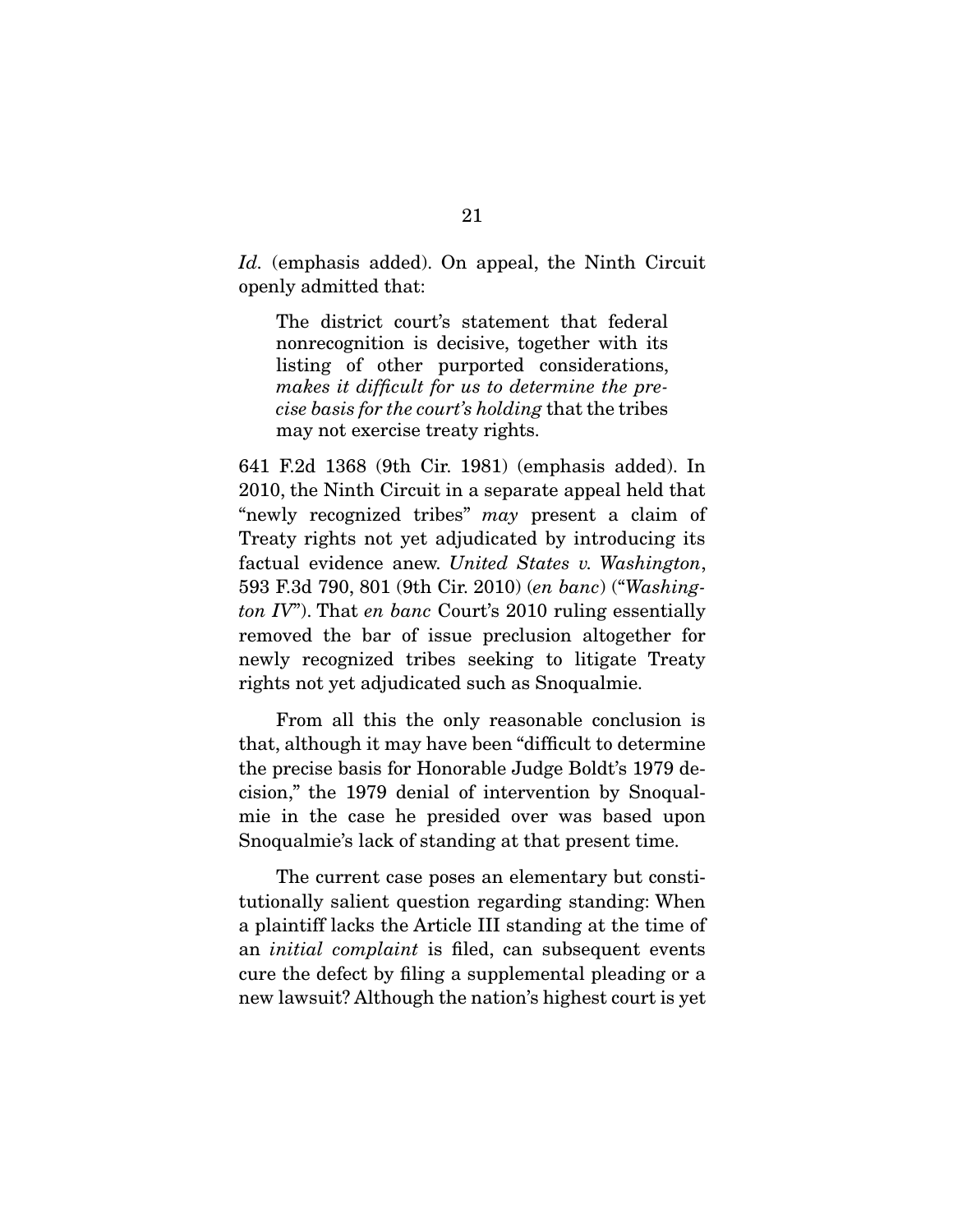to rule on this issue, an increasing number of the fedprocedural remedies through which events subsequent to filing the original complaint can cure a jurisdictional  $\frac{1}{\sqrt{2}}$  to  $\frac{1}{\sqrt{2}}$  complement complement complement can complete a jurisdictional complement can contain  $\frac{1}{\sqrt{2}}$  contains the complement contains of  $\frac{1}{\sqrt{2}}$  contains the complete  $\frac{1}{\sqrt{2}}$  contains defect.<sup>6</sup>

 For example, the Ninth Circuit held in Northstar Fin. Advisors, Inc. v. Schwab Invs., that the district court was correct in allowing the plaintiff to file a supplemented complaint to cure the lack of standing in the priginal complaint. The court reasoned that although the Federal Rules of Civil Procedure Rule  $15(d)$  is phrased in terms of "correcting a deficient statement of claim or a defense," the rule is applicable to curing other jurisdictional defects, including defects of standother jurisdictional defects, including defects of stand-<br>ing. Northstar Fin. Advisors, Inc. v. Schwab Invs., 779<br>E3d 1036 1044 (9th Cir. 2015). The Ninth Circuit relied F.3d 1036 1044 (9th Cir. 2015). The Ninth Circuit relied<br>in part to this Court's ruling that "when a plaintiff files a complaint in federal court and then voluntarily amends the complaint, federal courts generally look to the amended complaint to determine jurisdiction." to the amended complaint to determine jurisdiction." Rockwell Int'l Corp. v. United States, 549 U.S. 457, 460  $\sum_{i=1}^{n}$ 

The First Circuit also ruled in United States ex rel. Gadbois v. PharMerica Corp. that "critical [subsequent] developments occurred [in the case] during the pendency of that appeal" are important factors in  $\mathbf{p}$  are input are important factors in portant factors in the important factors in  $\mathbf{p}$ 

 $6$  R. Skowron, Whether Events After the Filing of an Initial Complaint May Cure an Article III Standing Defect: The D.C. Circuit's Approach, 61 Boston College L. Rev., Vol. 61, article 19 (April 28, 2020). https://lawdigitalcommons.bc.edu/cgi/viewcontent. cgi?article=3863&context=bclr. cgirameter contententements.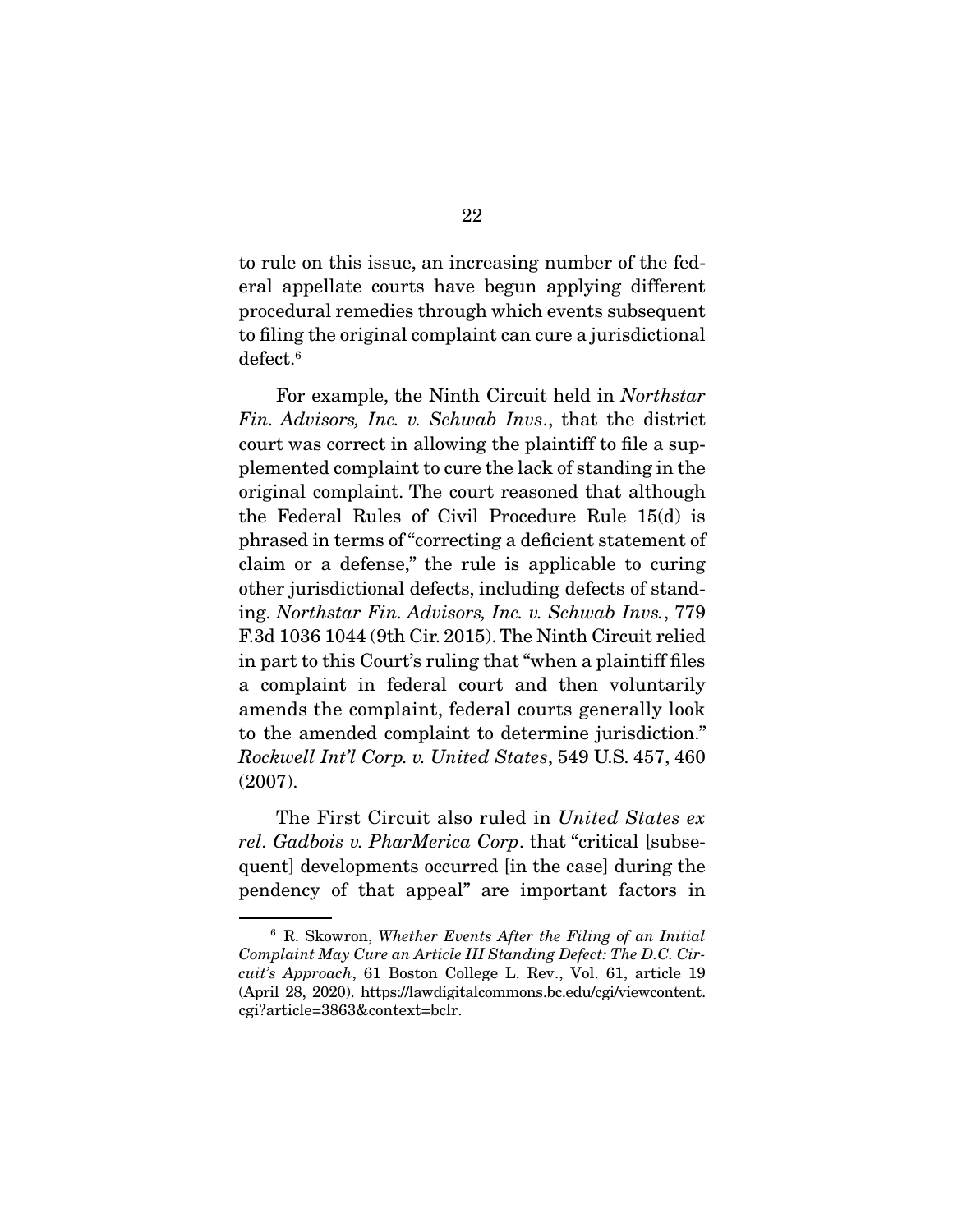allowing the plaintiff to cure the standing defect and alleviating "difficulties of commencing a new action." United States ex rel. Gadbois v. PharMerica Corp., 809 F.3d 1, 6 (1st Cir. 2015). The court also agreed with the Ninth Circuit's interpretation of Rule 15(d) as an appropriate mechanism for pleading "newly arising facts" necessary to demonstrate standing." Id. at 5.

In contrast, the Seventh, Eighth and Tenth Cir-<br>cuits do not apply Rule 15(d) as broadly as the First and Ninth Circuits do and hold that the only way a plaintiff can cure a standing defect existing at the filing of an initial complaint is by filing a new lawsuit, which, the D.C. Circuit and the First Circuit have criticized as "the unnecessary hassle" and exposing a plaintiff to "the vagaries of filing a new action." Scahill<br>" District of Columbia 439 U.S. App. D.C. 69, 76, 909 v. District of Columbia, 439 U.S. App. D.C. 69, 76, 909 F.3d 1177, 1184 (2018); PharMerica Corp., 809 F.3d 1, 6 (1st Cir. 2015). For instance, in *Mink v. Suthers*, the Tenth Circuit determined that standing is determined when the complaint is first filed, "not to subsequent where the complement is first first, the complete events."  $Mink v$ . Suthers, 482 F.3d 1244, 1253–54 (10th  $Cir 2007$ ) In Park v. Forest Service of  $US$  the Fighth Cir. 2007). In *Park v. Forest Service of U.S.*, the Eighth Circuit also declared that "it is not enough for [the plaintiff] to attempt to satisfy the requirements of  $\frac{1}{2}$  standing as the case progresses." Tracie Park v. Forest<br>Serve of the United States, 205 E 3d 1034, 1038 (3th Cir. Serv. of the United States, 205 F.3d 1034, 1038 (8th Cir. 2000).

The split approaches of circuit courts in curing the standing defect urgently necessitates this Court to establish firm guidance on curing the constitutional standing defect to ensure that constitutional rights to standing defect to ensure that constitutional rights to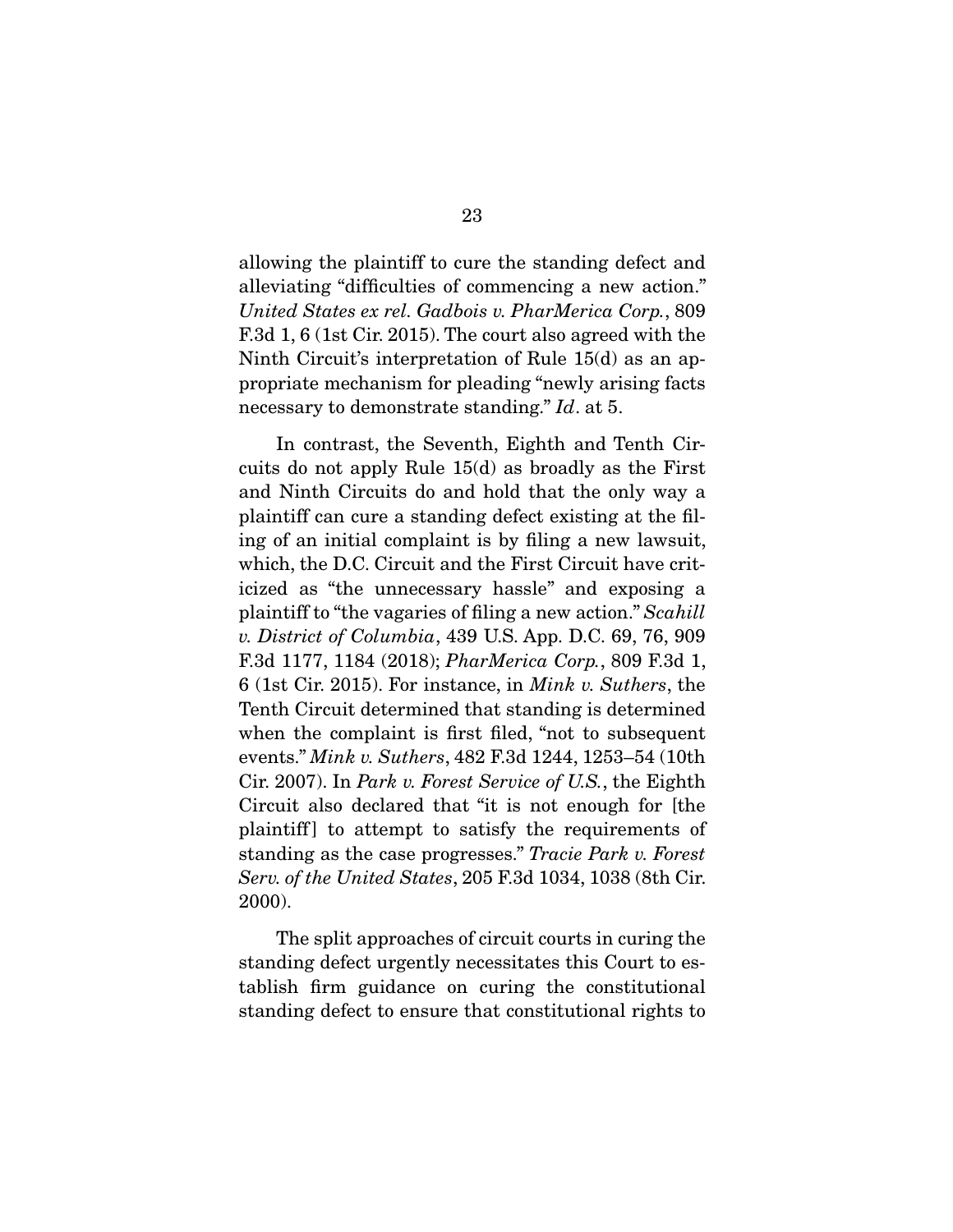bring a claim and redress injury are not just empty promises but actually be enforced in the court of law. The 1979 district court decision denying Snoqualmie intervention that was so heavily relied upon by the district and circuit court in this appeal was clearly premised upon the district court's sub silentio conclusion<br>that Specualmia at that time lacked standing Certic that Snoqualmie at that time lacked standing. Certiorari should be granted to resolve this disagreement<br>among the Circuit courts of appeals as to whether subsequent events such as Snoqualmie's recognition as a Treaty signatory, confirmation of a reservation and  $T_{\rm{r}}$  signatory, confirmation  $\alpha$  respectively. federal recognition cure a prior lack of standing.

### **4. The Questions Presented Are Of Exceptional Importance**

 a. The constitutional role of the Judiciary, Legis-Indian affairs is a federal question of exceptional importance, particularly in matters involving Indian Treaty rights. The Ninth Circuit's judicial overreach ignores fundamental separation of powers principles. The Ninth Circuit's nullification of all Snoqualmie's. reserved Treaty rights through the discretionary common law doctrine of issue preclusion cannot be reconciled with the proper role of the Judiciary in our  $\frac{1}{2}$  and  $\frac{1}{2}$  in  $\frac{1}{2}$  in  $\frac{1}{2}$  in  $\frac{1}{2}$  in  $\frac{1}{2}$  in  $\frac{1}{2}$  in  $\frac{1}{2}$  in  $\frac{1}{2}$  in  $\frac{1}{2}$  in  $\frac{1}{2}$  in  $\frac{1}{2}$  in  $\frac{1}{2}$  in  $\frac{1}{2}$  in  $\frac{1}{2}$  in  $\frac{1}{2}$  in  $\frac{1}{2}$  in  $s<sub>g</sub>$ 

To leave the Ninth Circuit's judicial abrogation of all Snoqualmie's Treaty rights unchecked "would be practically to recognize an authority in the courts  $\dots$ to determine question of mere policy in the treatment to determine question of  $\mathbf{r}_1$  and  $\mathbf{r}_2$  is the treatment.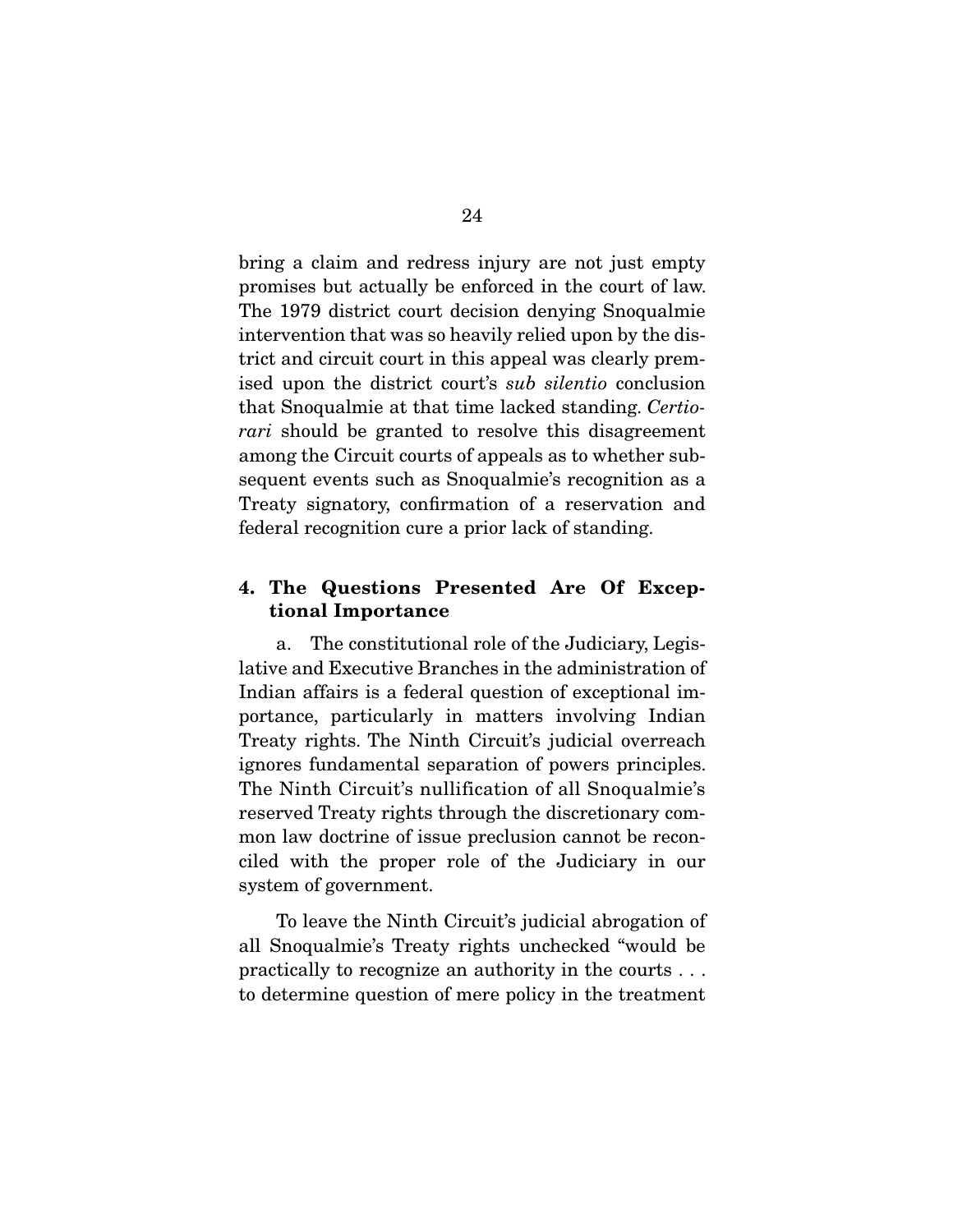of the Indians which it is the function alone of the leg- $United States v. Choctaw Nation, 179 U.S. 494, 535  
\n(1900)$  $(1900)$ 

The Court should maintain the course it long ago<br>charted for the Judiciary based on the Constitution and separation of powers regarding Indian affairs by rejecting the Ninth Circuit's attempt to amend and refuse to carry out the intent of Snoqualmie and United  $f_{\text{data}}$  as so for  $\frac{1}{\sqrt{2}}$  in the Treaty  $\mathbb{R}$  states as set for the Treaty.

It is therefore imperative this Court exercise its authority to ensure that the standard of Congressional action remains the only condition that justifies abrogation of Indian Treaty rights.  $\frac{1}{\sqrt{2}}$  of  $\frac{1}{\sqrt{2}}$ 

b. Finally, although the Treaties in the Pacific Northwest are perhaps unique in their reservations of off-reservation usufructuary rights, the issue of who, and how, rights reserved in Indian treaties may be abrogated is of exceptional importance to the 500+ Tribal rogated in United States v.<br>Wingne 198 U.S. 271 (1905) the rights reserved in sol Winans, 198 U.S. 371 (1905), the rights reserved in solemn treaties in the Pacific Northwest: emn treaties in the Pacific Northwest:

were not much less necessary to the existence of the Indians than the atmosphere they<br>breathed breathed.

198 U.S. at 381. The right to harvest game is central to ceremonial purposes as well. See, e.g., Frank v. Alaska,<br>604, P. 2d. 1068, (Alaska, 1979), (baryost, of Moose, by  $\mathcal{L}(\mathcal{A})$  and  $\mathcal{L}(\mathcal{A})$  and  $\mathcal{L}(\mathcal{A})$  (has the Moose by Moose by  $\mathcal{L}(\mathcal{A})$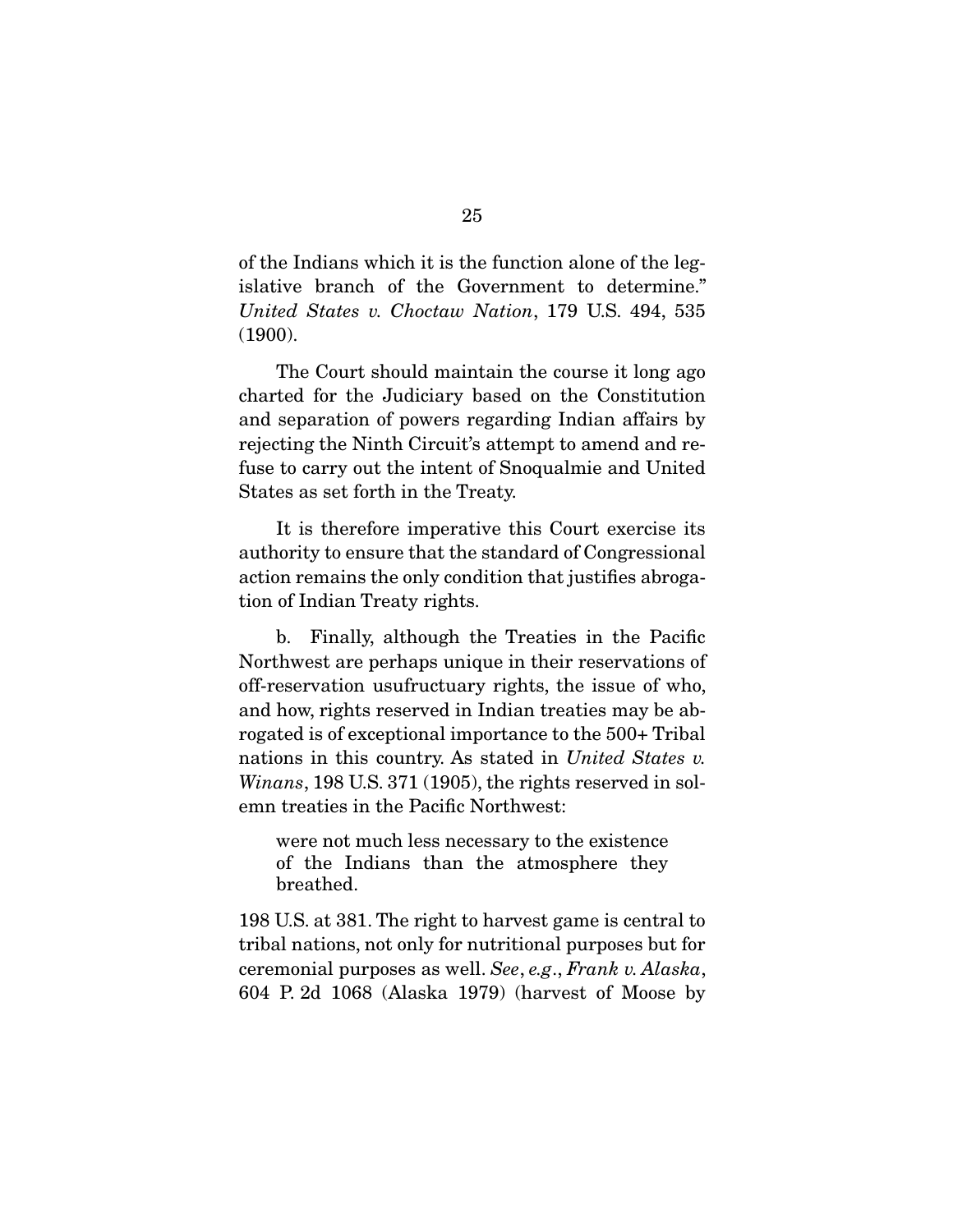First Amendment); State v. Miller, 102 Wn. 2d 678 (1984) ("Petitioners also claimed that they were guar- $\alpha$  and  $\alpha$  the right to the condition of  $\beta$ emony under the free exercise clause.").

Treaty rights are property rights. Winans, supra at 381. The Snoqualmie, by signing the Treaty of Point Elliott, reserved this usufructuary property right to hunt on open and unclaimed lands in perpetuity. The State of Washington and the judicial branch, without Congressional involvement extinguished this right based upon archaic notions regarding the loss of tribal identity and common law principles of issue preclusion which ought not to be used to abrogate a Treaty which is a Supreme Law of this nation in a case arising under changed circumstances over 40 years later involving rights which could not even have been asserted in that former litigation. former litigation.

That is why this case is of exceptional importance.

 $\overbrace{\hspace{2.5cm}}$   $\overbrace{\hspace{2.5cm}}$